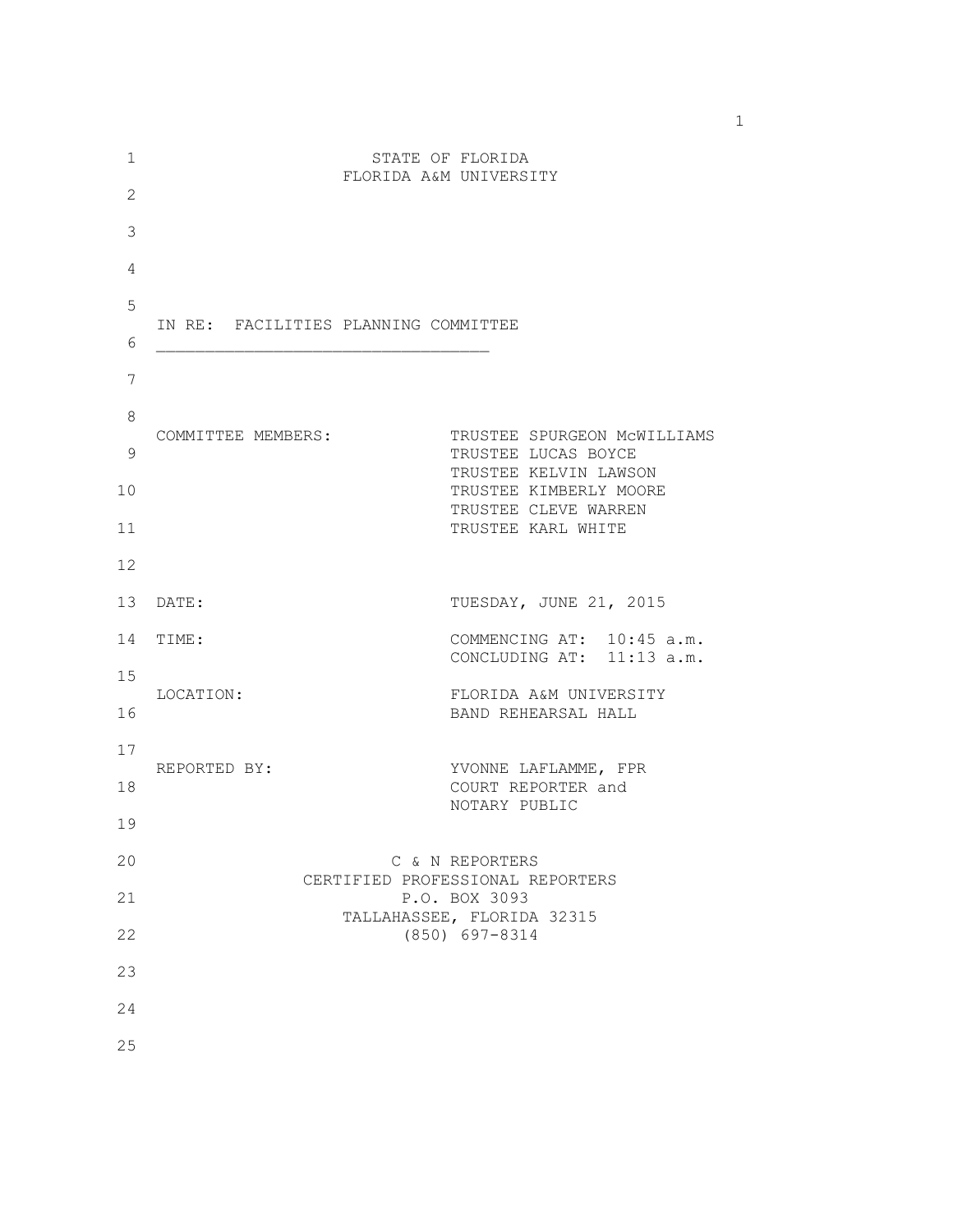| 1  |                                                        |
|----|--------------------------------------------------------|
| 2  | TRUSTEE MCWILLIAMS: The next meeting is the            |
| 3  | Facilities Planning Committee.                         |
| 4  | Ms. Russell, could you please call the roll?           |
| 5  | MS. RUSSELL: Chairman McWilliams?                      |
| 6  | TRUSTEE MCWILLIAMS: Here.                              |
| 7  | MS. RUSSELL: Trustee Boyce?                            |
| 8  | TRUSTEE BOYCE: Here.                                   |
| 9  | MS. RUSSELL: Trustee Lawson?                           |
| 10 | TRUSTEE LAWSON: Here.                                  |
| 11 | MS. RUSSELL: Trustee Moore?                            |
| 12 | TRUSTEE MOORE: Here.                                   |
| 13 | MS. RUSSELL: Trustee Warren? Trustee Warren?           |
| 14 | TRUSTEE WARREN: Here.                                  |
| 15 | MS. RUSSELL: Trustee White?                            |
| 16 | TRUSTEE WHITE: Here.                                   |
| 17 | MS. RUSSELL: Mr. Chairman, a quorum is present.        |
| 18 | TRUSTEE MCWILLIAMS: Thank you. Trustees, we            |
| 19 | have one action item, and two informational items, and |
| 20 | one discussion item.                                   |
| 21 | First, the action item is the approval of the          |
| 22 | minutes of the Facilities Planning Committee meeting   |
| 23 | of May 19, 2015.                                       |
| 24 | Are there any comments or corrections to the           |
| 25 | minutes? Thank you, hearing none, can we have a        |

 $\sim$  2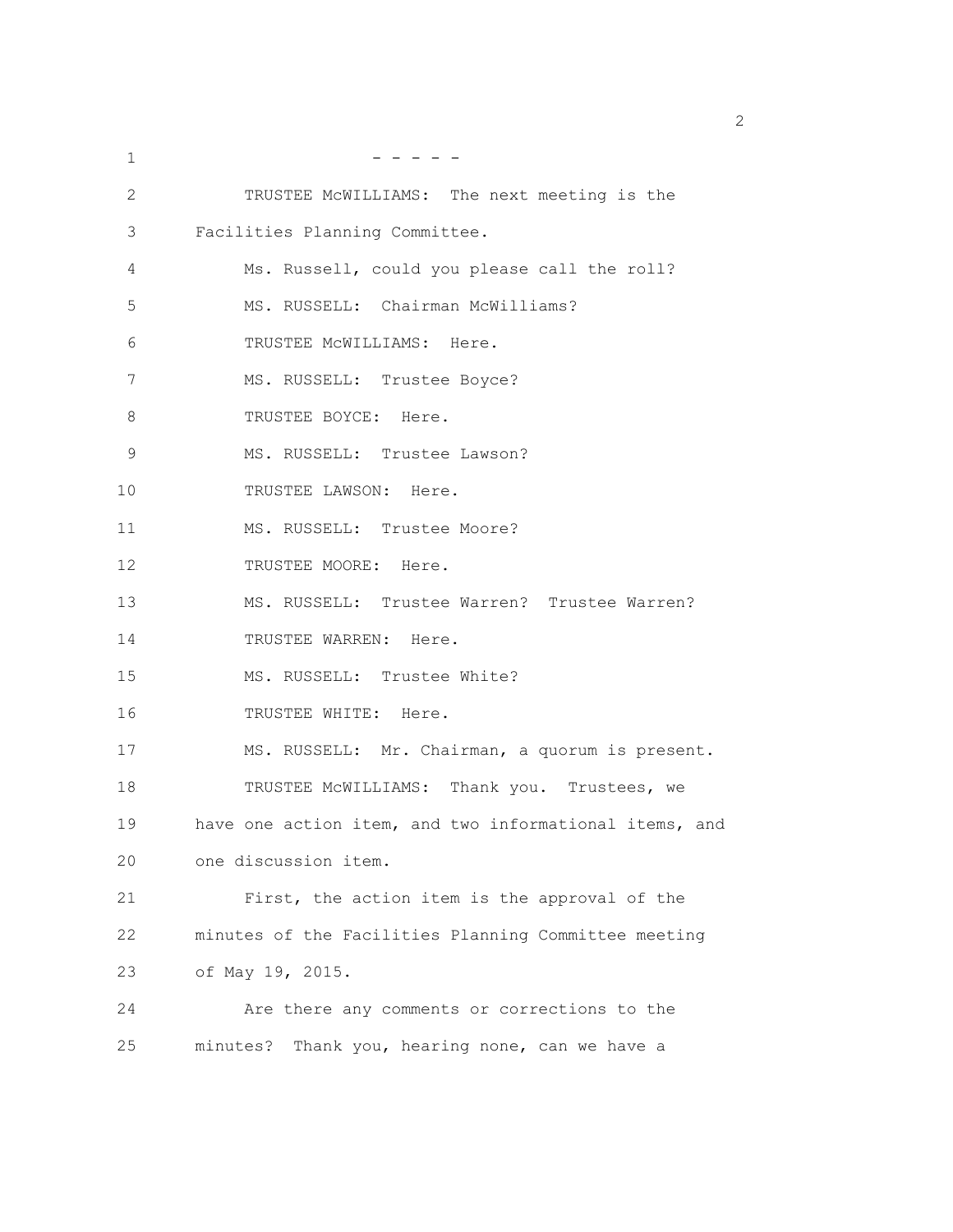1 motion for approval?

| 2                 | TRUSTEE WHITE: Second.                                |
|-------------------|-------------------------------------------------------|
| 3                 | TRUSTEE MCWILLIAMS: Motion is moved and               |
| 4                 | seconded. All those approve by the sign of "aye."     |
| 5                 | (All answer affirmatively.)                           |
| 6                 | TRUSTEE MCWILLIAMS: Thank you, the minutes are        |
| 7                 | approved.                                             |
| 8                 | Now, we move on to the two informational items        |
| 9                 | and Mr. Sameer will proceed with updates.             |
| 10                | MR. KAPILESHWARI: Thank you, Trustee McWilliams.      |
| 11                | Good morning, members of the Board, Madam             |
| $12 \overline{ }$ | President, and my dear colleagues. I am Sameer        |
| 13                | Kapileshwari and I'm Associate Vice-President For     |
| 14                | Facilities and Safety team. Today we have two         |
| 15                | informational items.                                  |
| 16                | The first one is the Crestview sign. The former       |
| 17                | Senator Peaden who was a driving force behind FAMU's  |
| 18                | rural diversity health center in Crestview, Florida,  |
| 19                | died on June 23, 2015. Senator Peaden was a big       |
| 20                | supporter of FAMU and was instrumental in launching   |
| 21                | interdisciplinary satellite campus in downtown        |
| 22                | Crestview, Florida.                                   |
| 23                | In recognition of all of his hard work and            |
| 24                | support to the University and community, naming the   |
| 25                | facility with his name will be a well-deserved honor. |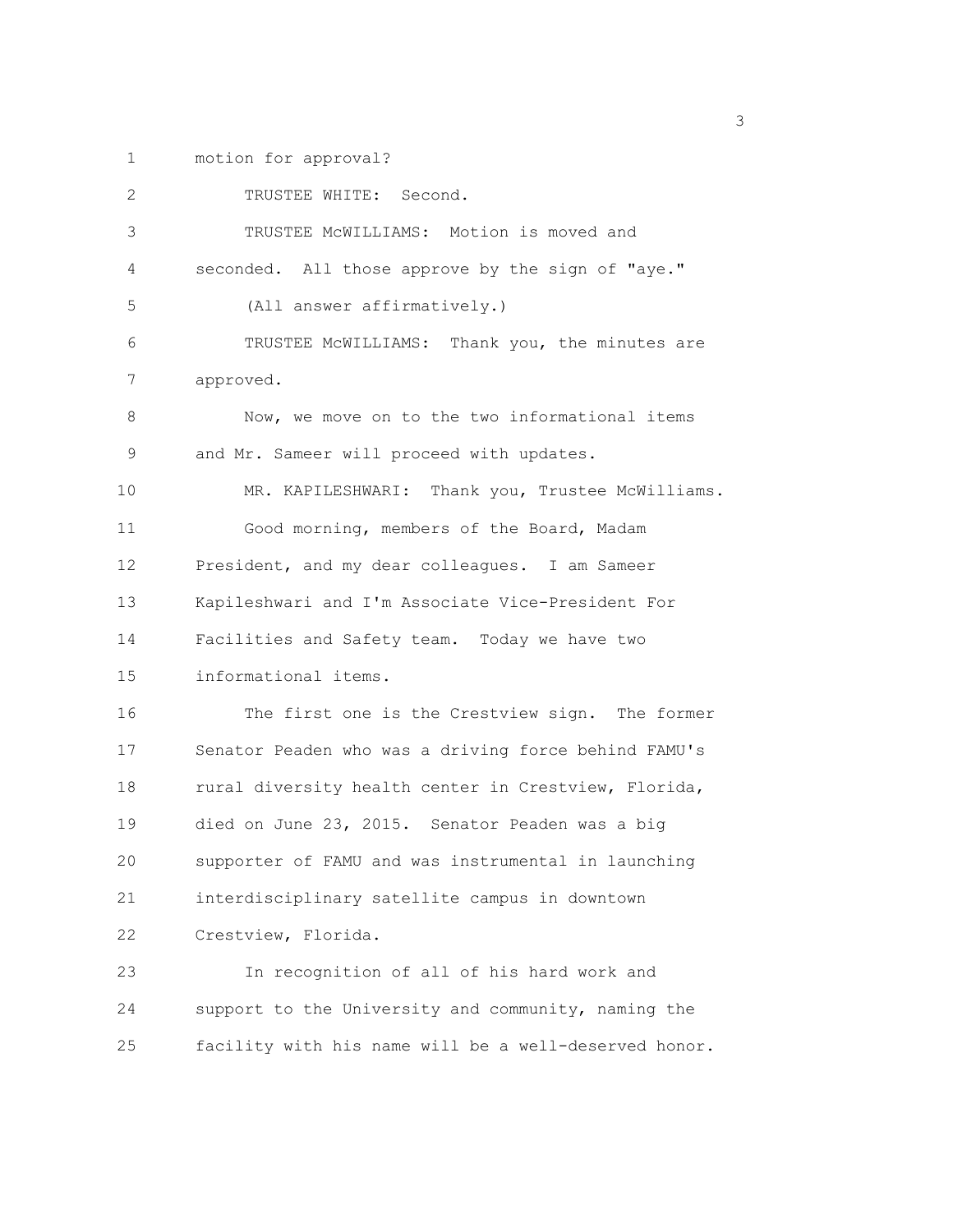1 Please see the attached and proposed signage. This 2 particular change of sign has been also approved by 3 the 2014 legislative session.

4 The second information item we had was 5 legislative updates. We are extremely thankful for 6 the Florida Legislature for the support and for 7 helping us provide our students with a 21st century 8 living and learning environment.

9 During the 2015 special legislative session, the 10 Florida Legislature approved items that would enhance 11 the University's capacity for academic excellence. 12 Approved items included \$1.4 million to complete the 13 FAMU College of Pharmacy and Pharmacy Sciences II 14 building, and \$6.2 million for the planning and design 15 of the new student affairs, or CASS, Center for Access 16 and Student Success building. This Legislature 17 appropriations for enhancement allow the University to 18 improve the student experience and help to promote 19 retention and graduation. It will combine under one 20 roof many essential student services that are 21 currently scattered around the campus and improve the 22 customer service and promote efficiency and 23 effectiveness.

24 The \$1.4 million in Capitol funding will help 25 complete the Pharmacy II building, which is scheduled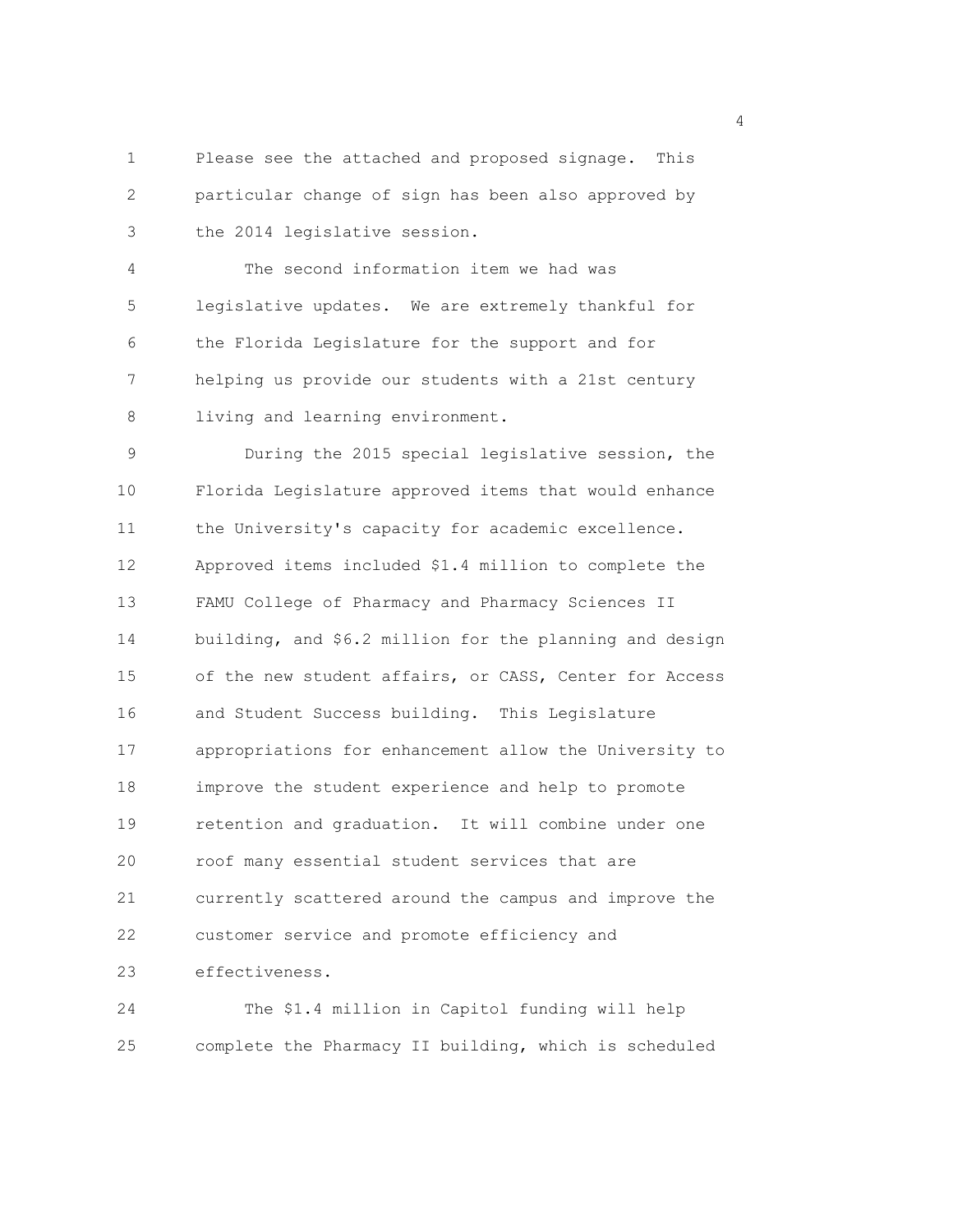1 to be completed in 2016.

| $\overline{2}$ | Upon completion, this new 74,000 square feet           |
|----------------|--------------------------------------------------------|
| 3              | research facility will house the necessary research    |
| 4              | and lab space that will allow FAMU to compete          |
| 5              | successfully for federal research grants.              |
| 6              | Mr. Chair, this completes any informational item       |
| 7              | updates.                                               |
| 8              | TRUSTEE MCWILLIAMS: Thank you. Trustees, does          |
| 9              | anyone have any questions or comments?                 |
| 10             | Mr. Chair?                                             |
| 11             | Could we go back to the signage for the building,      |
| 12             | for the Crestview center?                              |
| 13             | I have been informed that the name change will         |
| 14             | require a vote of our committee for recommendation to  |
| 15             | the Board. I will say, for those of you and I guess    |
| 16             | many of you who are not familiar with Senator Peaden,  |
| 17             | he was a champion for FAMU and he what was a man of    |
| 18             | many talents. He was a physician, but he also was a    |
| 19             | legislator and an entrepreneur, and he did many things |
| 20             | in the field of health care. If you've read, various   |
| 21             | student medicine and dental centers across the         |
| 22             | country.                                               |
| 23             | But rumor had it that one of our neighboring           |
| 24             | institutions from another state -- I think it was      |
| 25             | Auburn -- was kind of looking at that area, to move    |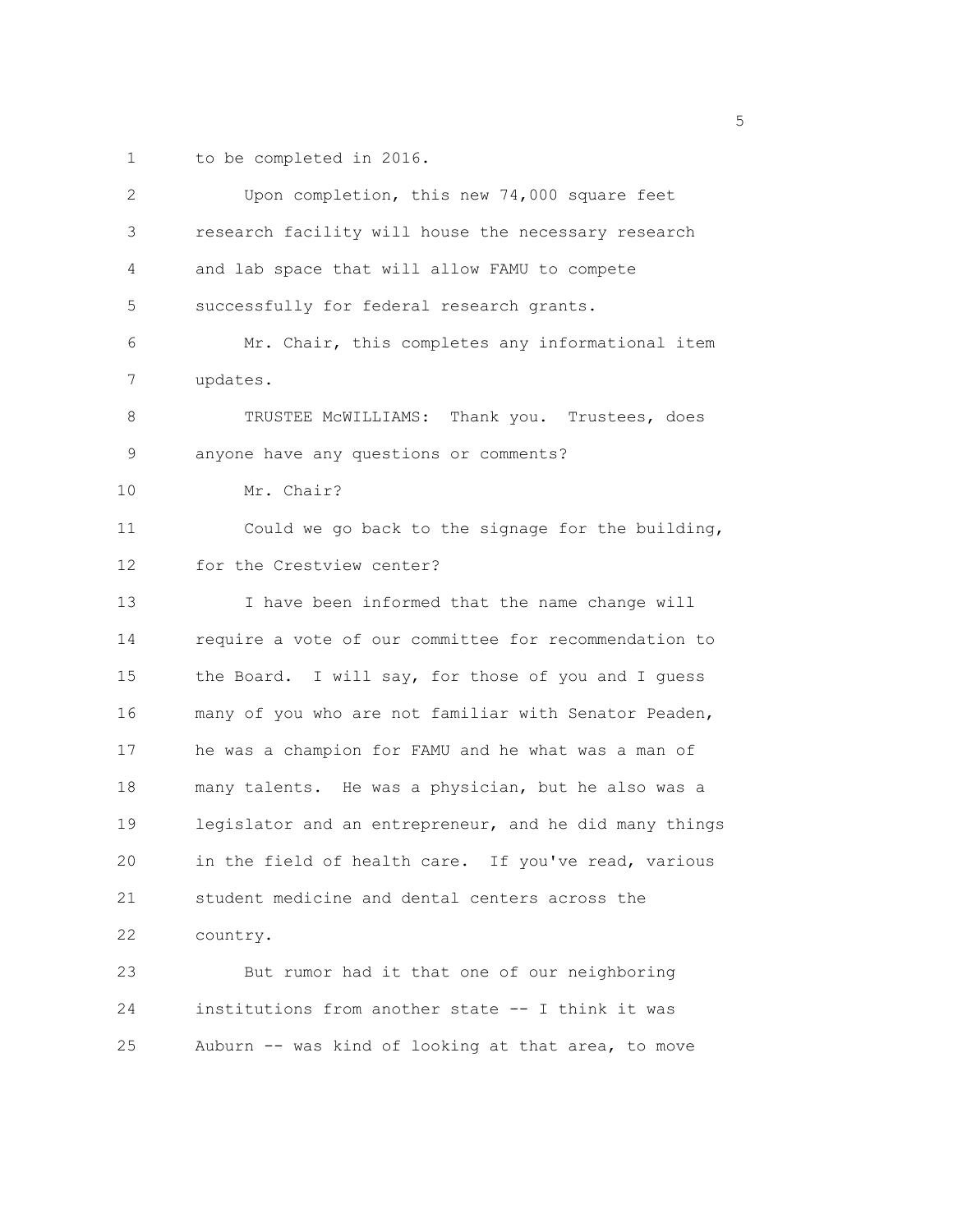1 into it, and Senate Peaden kind of took FAMU off and 2 said, "Look, you have a pharmacy school and let's tie 3 this area up in FAMU over there," and that's what 4 legislative and all of the other things he was able to 5 do for us. 6 So I would say, I think the name change was a 7 friendly -- the name change is very appropriate in my 8 opinion, and my recommendation would be that the 9 Committee would vote in favor of the name change. And 10 I submit that I that to the Board, so I'm going to 11 hear a motion? 12 TRUSTEE WHITE: So moved. 13 TRUSTEE BOYCE: Second. 14 TRUSTEE McWILLIAMS: Moved and seconded. Further 15 discussion? All in favor, let it be known by saying 16 "aye." 17 (All answer affirmatively.) 18 TRUSTEE MCWILLIAMS: Thank you very much. 19 Okay. So the next thing you have on your agenda, 20 though, is a discussion about, Mr. Sameer, a big 21 project, a comprehensive project that we've been 22 waiting a long time to hear about, so let's move on. 23 I think he's going to give us a discussion and 24 make a presentation about this P-3 concept 25 development, so Mr. Sameer, would you proceed with

<u>6</u> and the contract of the contract of the contract of the contract of the contract of the contract of the contract of the contract of the contract of the contract of the contract of the contract of the contract of the co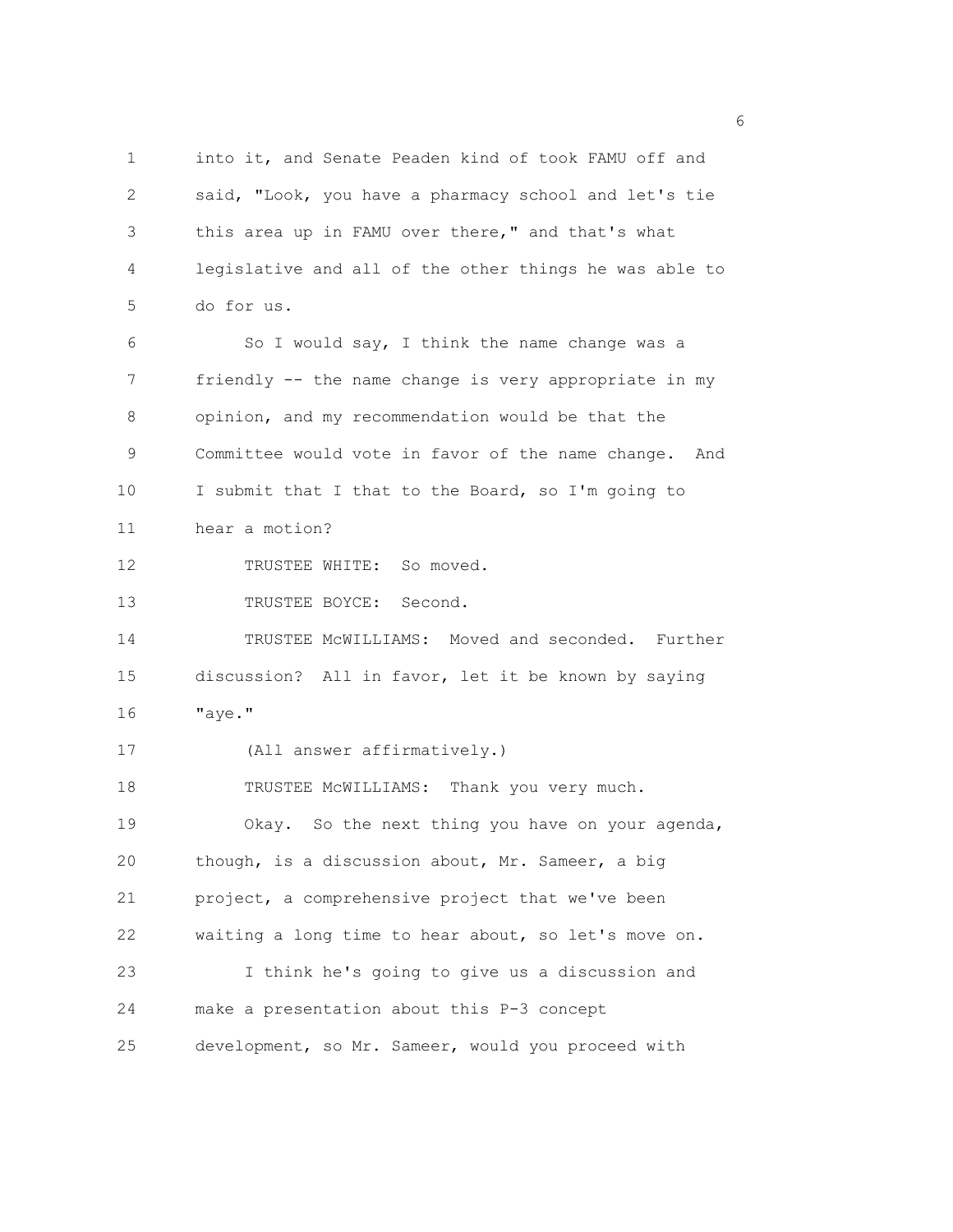1 that?

| $\mathbf{2}$ | MR. KAPILESHWARI: Thank you, Trustee McWilliams.       |
|--------------|--------------------------------------------------------|
| 3            | Good morning, again. This presentation is to           |
| 4            | facilitate a discussion and explore the concept of     |
| 5            | P-3, the Public Private Partnership for the University |
| 6            | and possible alignment with the University leadership. |
| 7            | In recent months, we have heard several                |
| 8            | discussions about city and county initiatives related  |
| 9            | to the south side of Tallahassee. FAMU's voice to      |
| 10           | serve as a catalyst for the new revitalization of      |
| 11           | South Monroe/South Adams corridor, and the envelopment |
| 12           | of our on campus, which is like our "main street" or   |
| 13           | passing through the corridor of our campus.            |
| 14           | We envision our transformational development that      |
| 15           | will help to make in the evolution of FAMU as one of   |
| 16           | the nation's premiere universities, often also         |
| 17           | referred to as the best-in-class university. This      |
| 18           | catalyst product will not only assist in designing     |
| 19           | some of the critical housing needs and aesthetics      |
| 20           | concerns, and simultaneously create a viable           |
| 21           | marketplace that could promote long-term               |
| 22           | sustainability of the University.                      |
| 23           | We have all heard and seen several reports of the      |
| 24           | link between the student graduation rates related to   |
| 25           | their facilities on campus. US News and World report   |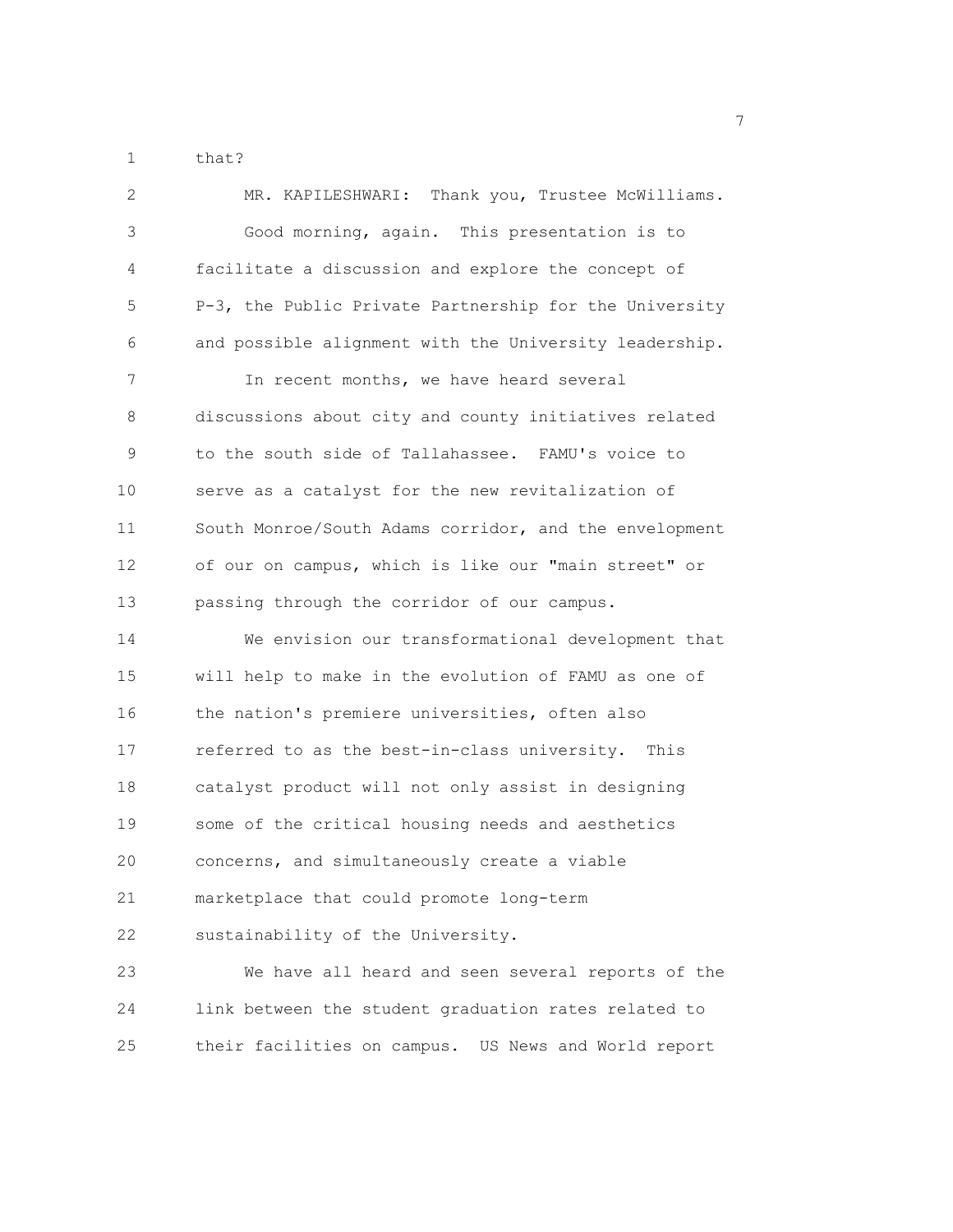1 articles say that some national universities have as 2 high as 99 percent of their undergraduates residing on 3 campus. Several Ivy League institutions are in 4 mid-nineties. In the recent survey, the average data 5 for undergrads at national universities who lived on 6 campus was around 38.6 percent. Our goal would be 7 around 33 percent.

8 Some reports say that incoming freshmen who live 9 in university housing for one year are 20 percent more 10 likely to graduate than incoming freshmen who never 11 live on campus. Living on campus for two years boosts 12 the graduation rate to almost 25 percent higher than 13 the students who live off campus through their 14 graduation expedience.

15 What will all of this mean to us? One of the 16 University's long-term strategy will be to develop 17 communities that promote 21st century living and 18 learning environments. Creating such universities 19 will require modern facilities that not only provide 20 academic programs necessary to spur retention and 21 graduation, but also the present day amenities that 22 are Millennial and that their parents demand and 23 expect as part of the educational experience. 24 Now, let's take a look at an aerial view of our 25 facilities. This is also referred to many of us refer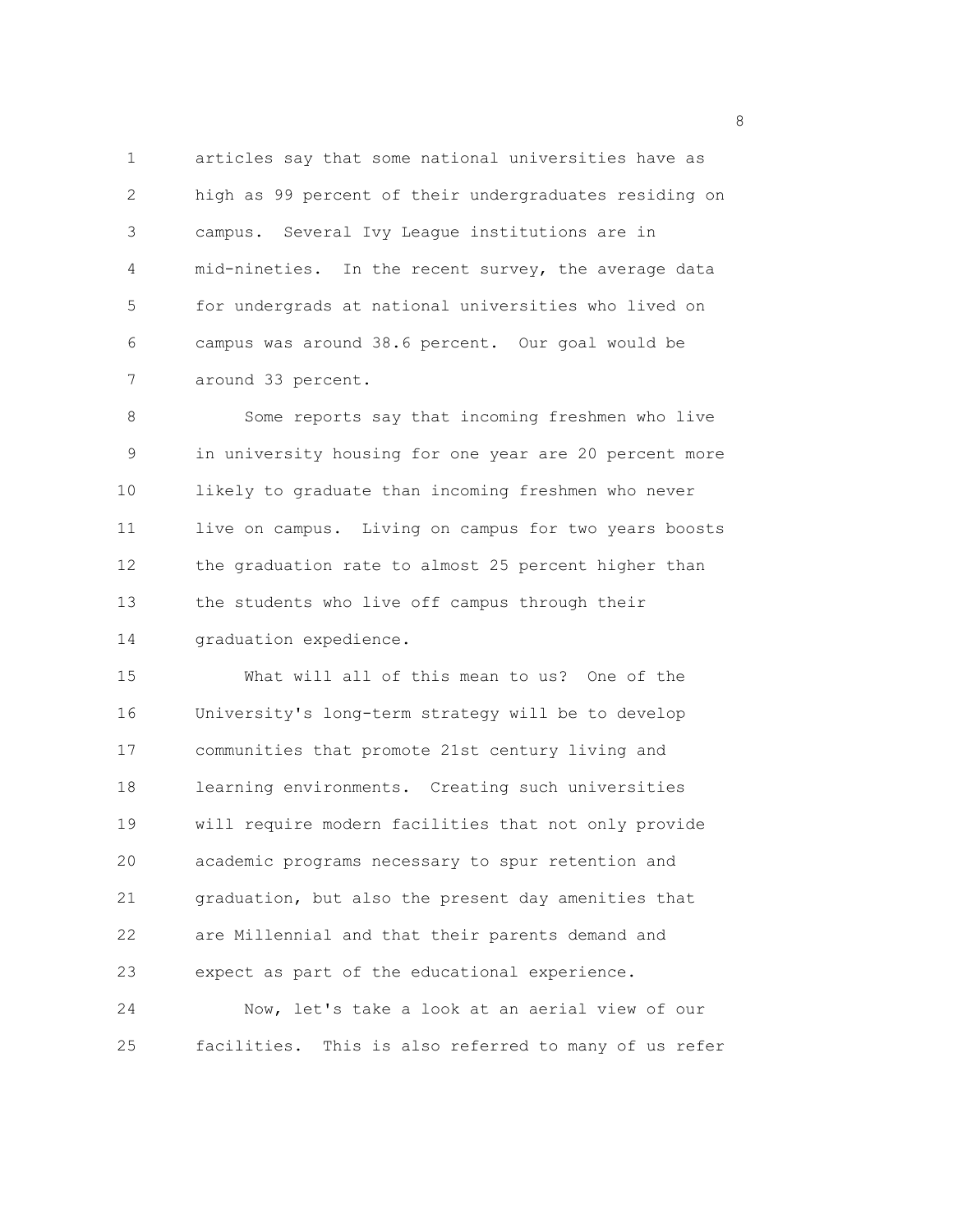1 to as women's dorm or simply the residence homes.

2 The two on the west side along Village East are 3 McGuinn Hall and Diamond Hall, and the one on the back 4 on the east side are and Cropper, Wheatley and Truth 5 Halls.

6 Currently, we have four of the five residence 7 halls that are currently vacant. These are McGuinn 8 which opened in 1938; Diamond, Cropper and Wheatley, 9 which opened in 1947; and the relatively newest among 10 them, the Truth Hall, which opened in 1958.

11 Four residence halls, namely McGuinn, Diamond, 12 Cropper and Wheatley, were taken offline last fall 13 after the opening of the 800-bed FAMU Village. These 14 facilities have several infrastructure and critical 15 maintenance needs, along with some safety and code 16 compliance. Note that these facilities still have 17 some costs associated with them in terms of compliance 18 and some maintenance; however, being offline these do 19 not bring in new revenue.

20 These facilities are located on our main street 21 very close to the entrance to the campus. We are also 22 part of the historic district. As said in the 23 previous light the revitalization of the South 24 Monroe/South Adams is part of the long range and 25 economic revitalization strategy for the City of

en de la provincia de la provincia de la provincia de la provincia de la provincia de la provincia de la provi<br>1900 : la provincia de la provincia de la provincia de la provincia de la provincia de la provincia de la prov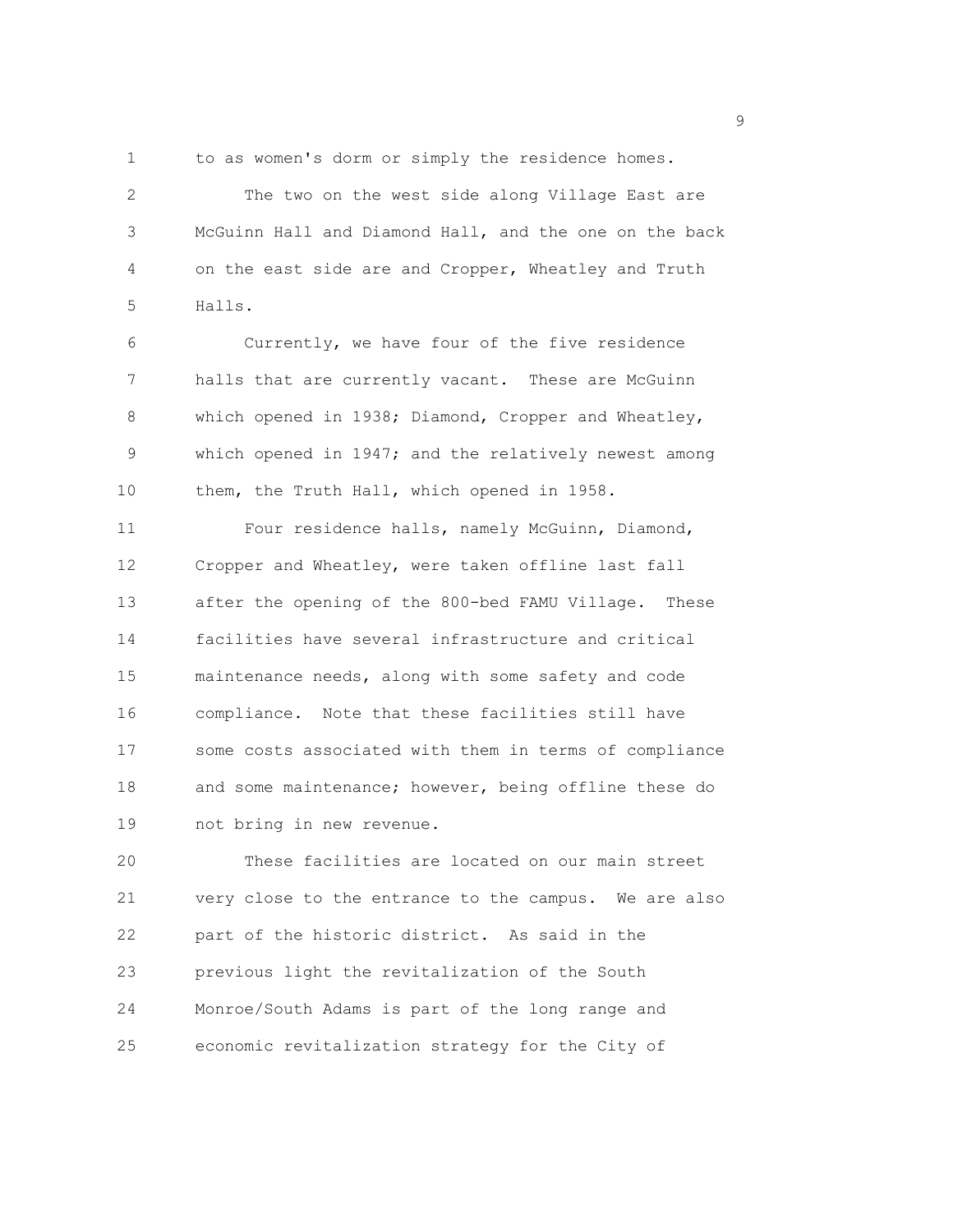1 Tallahassee and Leon County.

| 2           | The next couple of slides show the aerial view of      |
|-------------|--------------------------------------------------------|
| 3           | the Pentaplex and the South Monroe and Adams corridor  |
| 4           | on the east side of campus.                            |
| 5           | Now, let's spend some time, a few minutes,             |
| 6           | understanding the basis of need. Currently, we have    |
| 7           | 2,382 beds available; however, can only bring roughly  |
| 8           | 1398 as marketable space. By "marketable," we mean     |
| $\mathsf 9$ | these are the ones comparable in types of amenities    |
| 10          | where our students can find often around campuses and  |
| 11          | in the secondary markets. For example, quality, size,  |
| 12          | location and amenities. These 1,398 are made of 800    |
| 13          | at FAMU Village, 360 at Palmetto III, and recently 157 |
| 14          | in Sampson Hall and 81 in Young Hall.                  |
| 15          | Now, looking at how these compare to our               |
| 16          | potential need. Even assuming (unintelligible) and     |
| 17          | our 1519 FDIC freshman and 1256 sophomores, we come up |
| 18          | with a total need of 2,775, compared to a total 1,398  |
| 19          | we currently have, but leaving us with the potential   |
| 20          | gap of 1,377.                                          |
| 21          | Apart from the number of spaces, our students          |
| 22          | also need and deserve and commercial/retail space to   |
| 23          | serve them better. There is one more current view of   |
| 24          | our McGuinn and Diamond Halls taken from MLK           |
| 25          | Boulevard.                                             |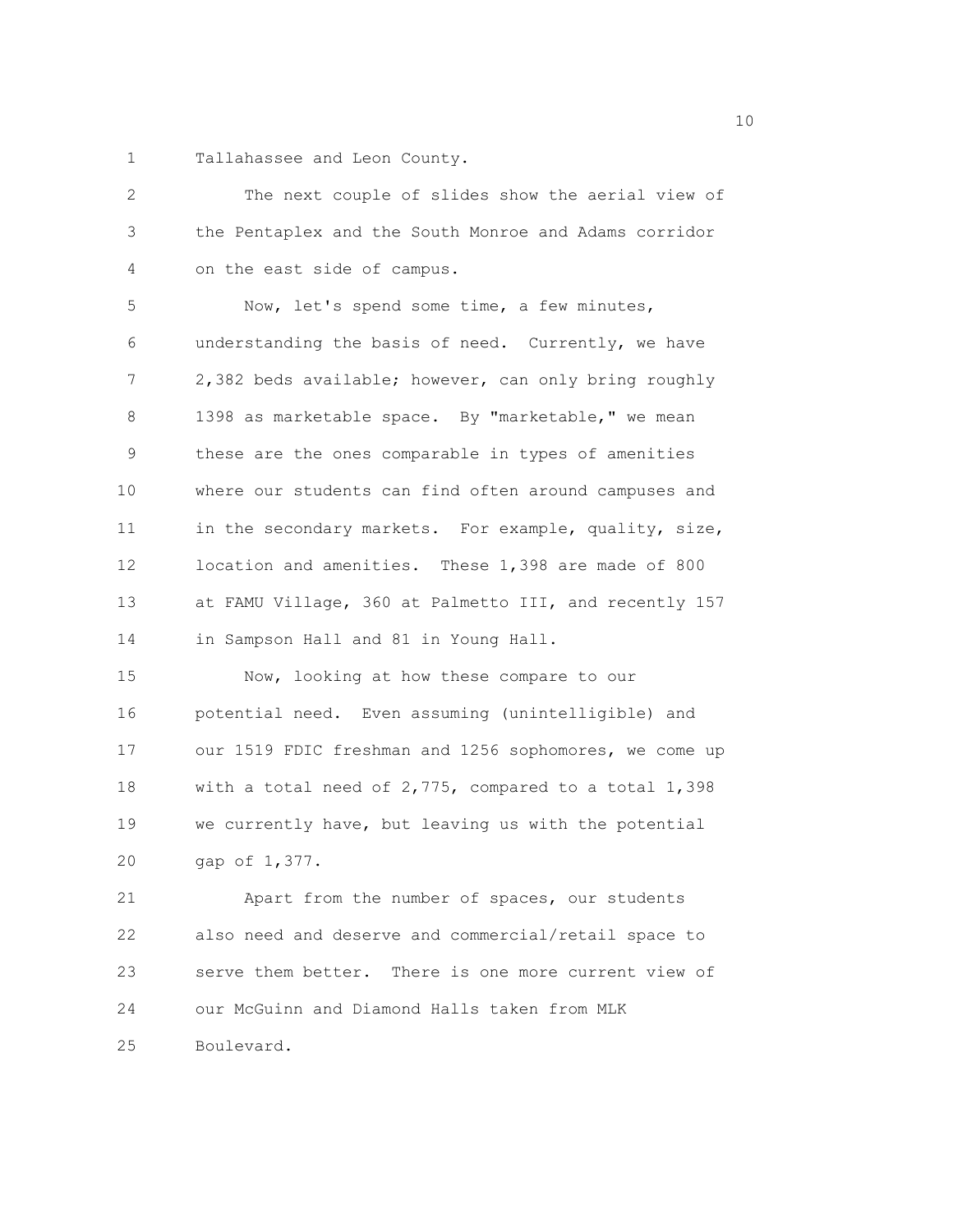1 Now, let's look at if we do decide to move 2 forward with the P-3 concept exploration, how the P-3 3 does apply and how our project will look. 4 According to the BOG's draft, Public Private 5 Partnership guidelines which would allow the 6 University to accept proposals from private parties 7 and enter into agreements with a third-party that 8 provides construction and capital financing. 9 It should be noted that it is highly possible 10 that Private Partner may require and full ownership 11 and operational management control to protect the 12 investment. 13 A project is defined as the construction and 14 financing of a "facility" by a private partner on the 15 university campus where the cost of the project is 16 paid for with revenues from the project. 17 A project includes facilities for housing, 18 transportation, health care, research, food service, 19 retail sales, or student activities. 20 Now, for our project, the Pentaplex will be 21 converted into a mixed-use living-learning 22 environment, in accordance with the Board of 23 Governor's Private Partnership guidelines. 24 Now, when pursuing an ITN -- invitation to 25 negotiate -- we will have to make sure that our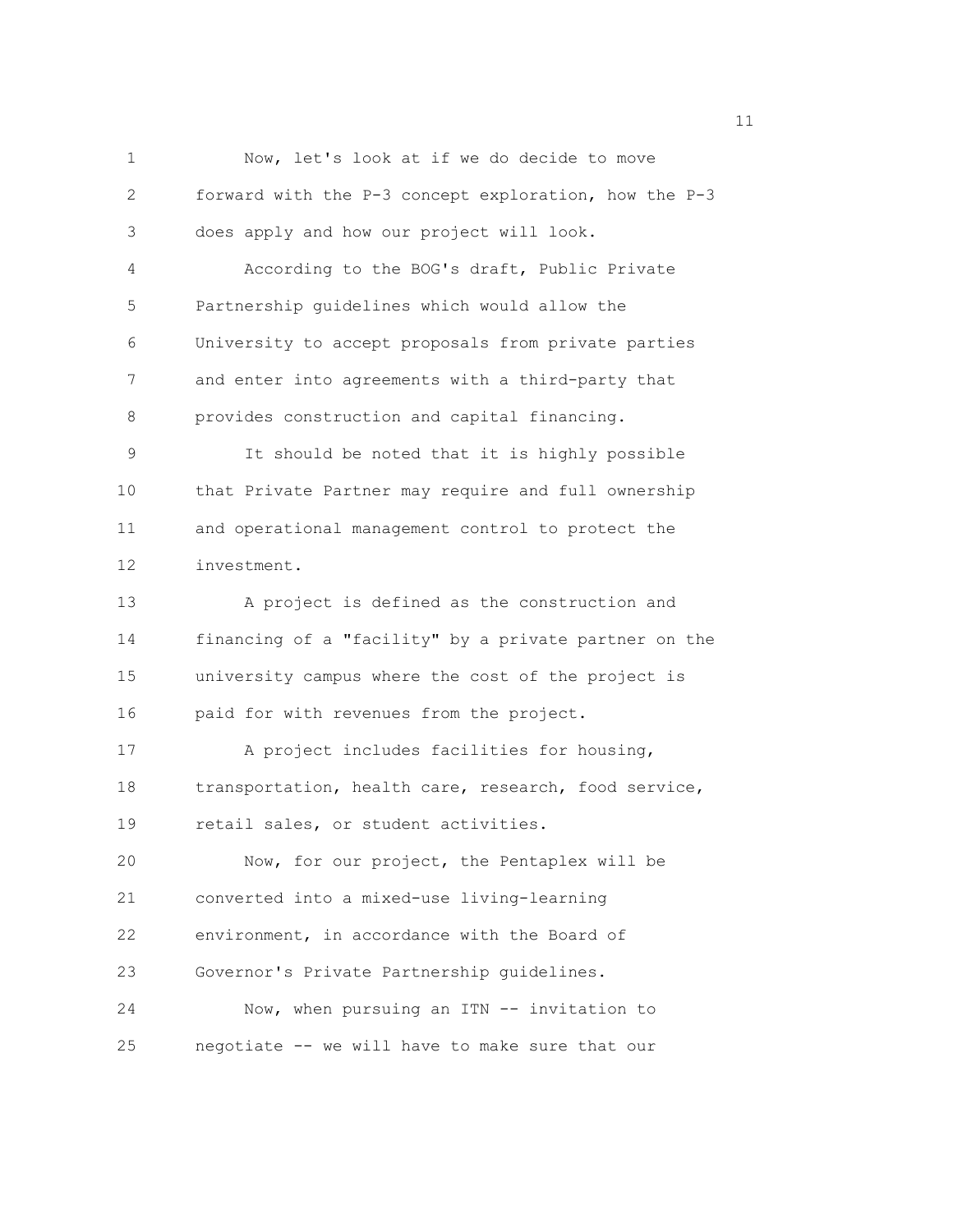1 safeguards against the risk of future costs or service 2 disruptions. If there was for some reason a default 3 or for cancellation of P-3 partnership, there has to 4 be safeguards to not negatively affect the 5 University's bond rating and financing that assures 6 the facility of this project.

7 Looking at the project scope, our long-range goal 8 would be to revitalize the campus for and to provide 9 living-learning facilities that promote retention and 10 graduation. Making this project into phases will 11 include redevelopment of McGuinn and Diamond Halls, to 12 modern, state-of-the-art, student affairs, Center For 13 Access and Student Success complex.

14 The second phase will involve the conversion of 15 the remaining Women's Pentaplex and Jackson-Davis with 16 a focus on student housing, student health, parking 17 and retail space.

18 To support this complex, a third phase would 19 involve the acquisition of land and the revitalization 20 on the main street.

21 Finally, the fourth phase would focus on the 22 stadium complex, spending a post-legislative of the 23 P-3 project approval.

24 Now, what does the scope mean in numbers? This 25 could be a 210- to \$225-million project, with a full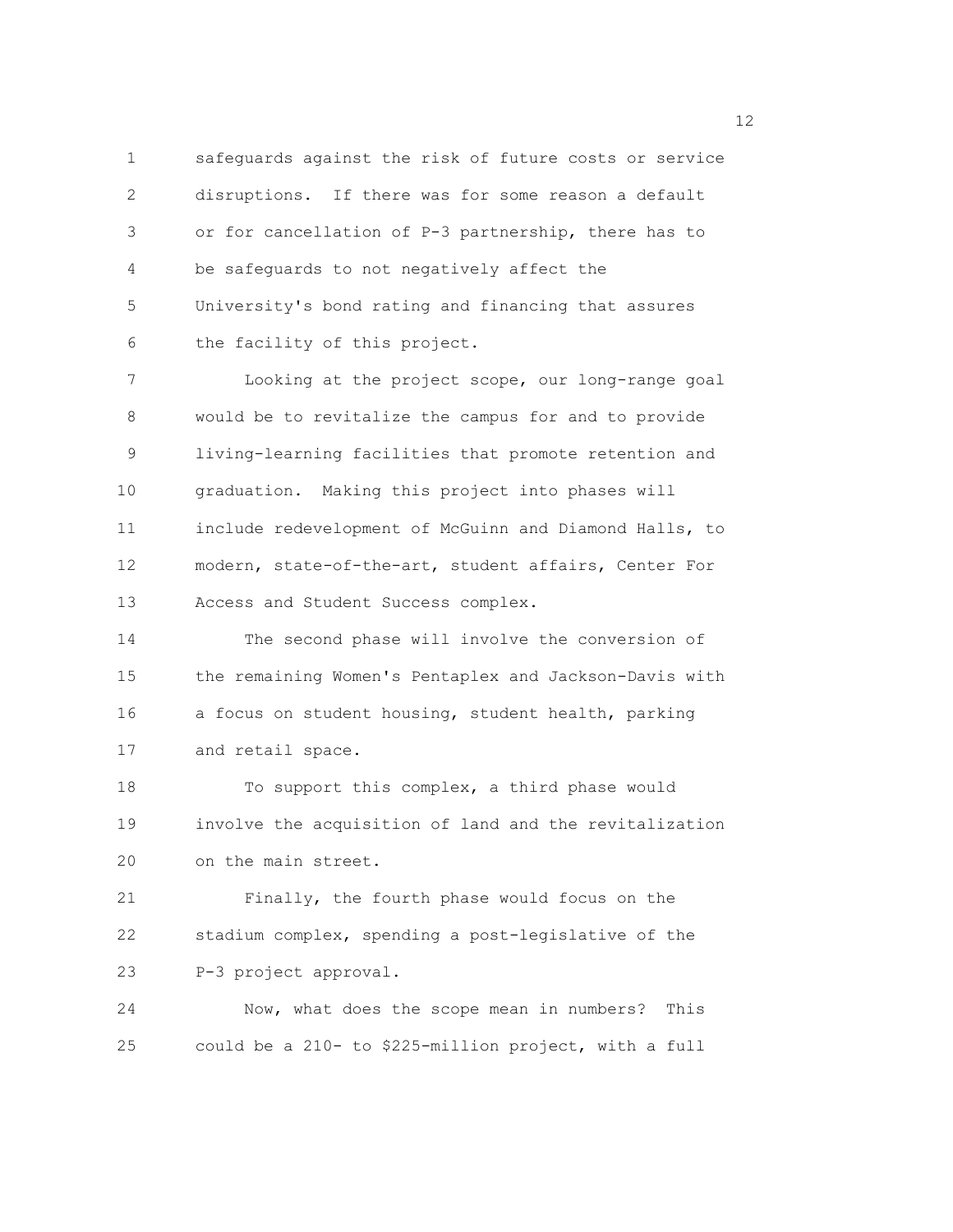1 70,000 square feet of CASS building: 1400 new bed 2 space, administrative offices, 50,000 of commercial 3 outlets, 300 parking spaces, some site acquisition and 4 the new 35,000-seat stadium complex.

5 As the project moves forward and after we have 6 private partner and the architect engineer, the 7 designs may of course evolve. There is a preliminary 8 rendering of how the Pentaplex conversion could look. 9 This is an elevation looking east from the MLK 10 Boulevard. And to use the similar medias and 11 architecture, that speaks not only to the old but also 12 to the new, but have to include enclaves and open 13 public spaces.

14 Just to reorient everybody, I have yet included a 15 map of the campus here. And to the top, you see the 16 stadium complex and you will see the complex in 17 yellow. Again, there is a rendering of how the new 18 stadium complex could look. It would have to build in 19 the flexibilities of the university and the parking 20 provisions in the rendering, we see Howard Hall and 21 (unintelligible) on the right on the east. On the 22 south, some retail space, like a fan shop or souvenir 23 shop, et cetera, along the stadium as well. 24 Of course, just like the complete project, the 25 financing would be a very important part of this,

13 and 13 and 13 and 13 and 13 and 13 and 13 and 13 and 13 and 13 and 13 and 13 and 13 and 13 and 13 and 13 and 13 and 13 and 13 and 13 and 13 and 13 and 13 and 13 and 13 and 13 and 13 and 13 and 13 and 13 and 13 and 13 an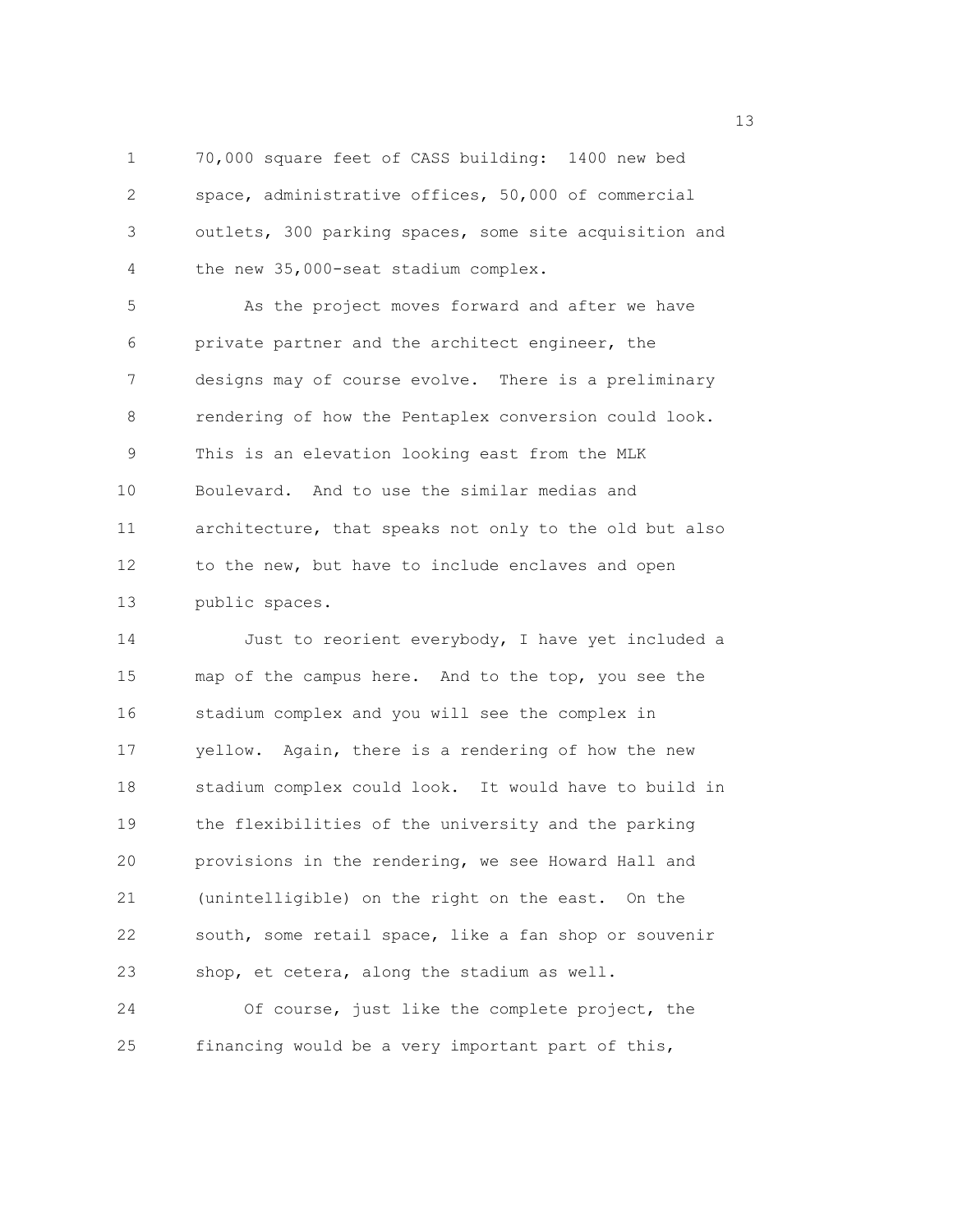1 which needs to be funded pending necessary approvals 2 and authorizations. The financing could be private 3 financing, PECO, new market tax credits, historic tax 4 credits, and tax implement increment financing. 5 Based on our market analysis, the off-campus 6 space rents around \$800 to \$1800, based on the square 7 footage and amenities. Our assumption includes \$900 8 per month, per year, for rent during a 12-month year; 9 commercial space around \$15 per rentable square feet; 10 30 year fixed rate debt at 4.5 percent per annum. 11 Preliminary cash flow numbers of 15.4 million in 12 revenue; 7.9 million in expense with an NOI of 7.5 13 million; debt service of 5.8 million and a cash flow 14 of 1.1. Again, these are all preliminary numbers; of 15 course, it will be the financing of the private 16 partner that determines this. 17 A quick look at the project timeline, which 18 includes a preliminary programmatic phase which we are 19 currently in; an issuance of ITN in August and 20 September of this year; negotiations with private 21 partners in October, November, and December; followed 22 by the BOT; and then subsequent to BOG's approval in

23 January or February of 2016, respectively. And then 24 continuing predevelopment and starting the financing 25 in next year and goes to October; and start the phase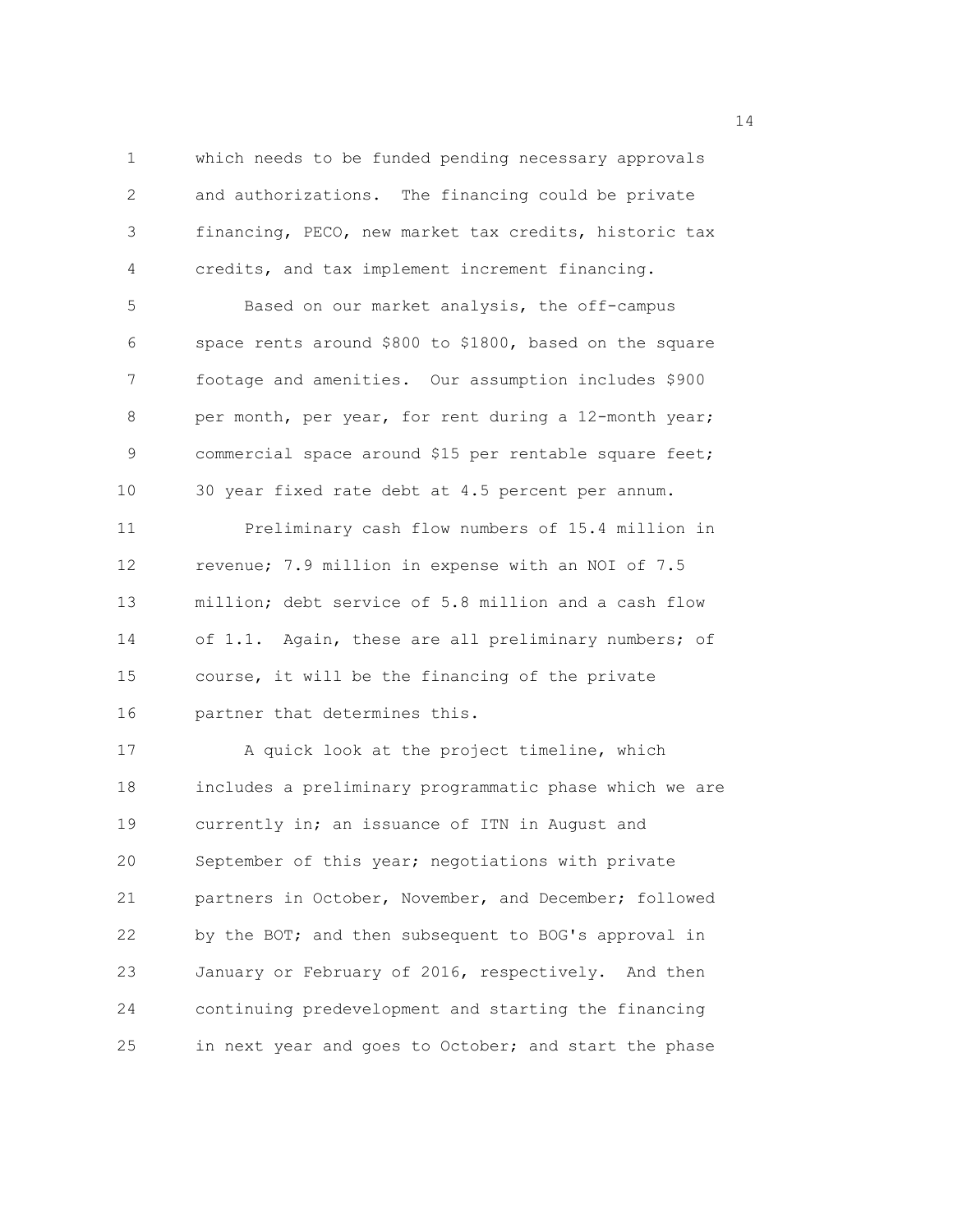1 one construction in November of 2016 with tentative 2 construction time of 18 months for phase one and phase 3 two, respectively, as 24 months for the final phase. 4 This is a huge undertaking and potential 5 impediments and challenges will be numerous. Here are 6 just a few of these. Starting with the P-3 guidelines 7 compliance with type and location of development, 8 legislative approvals, the P-3 complex needs for a 9 third-party consultant to protect our interest and 10 (unintelligible) of needs for subject properties to 11 insure private debt, potential environmental issues, 12 covenants and land use restrictions. 13 University policy changes for who needs to live 14 on campus, (inaudible) market for commercial 15 establishments, financing involved with the 16 commercial future student enrollment. 17 This has been a collaboration between many 18 university departments, housing, to PECO to financing 19 to the communications team. I really appreciate all 20 of their help. 21 Mr. Chair, this concludes the presentation. 22 TRUSTEE McWILLIAMS: Thank you very much. 23 Before I entertain any questions or comments, I 24 would just like to thank you for continuing all of 25 this work. Obviously, there is a lot of work that is

n 15 ann an 15 an t-Òire ann an 15 an t-Òire an t-Òire an t-Òire an t-Òire ann an 15 an t-Òire an t-Òire an t-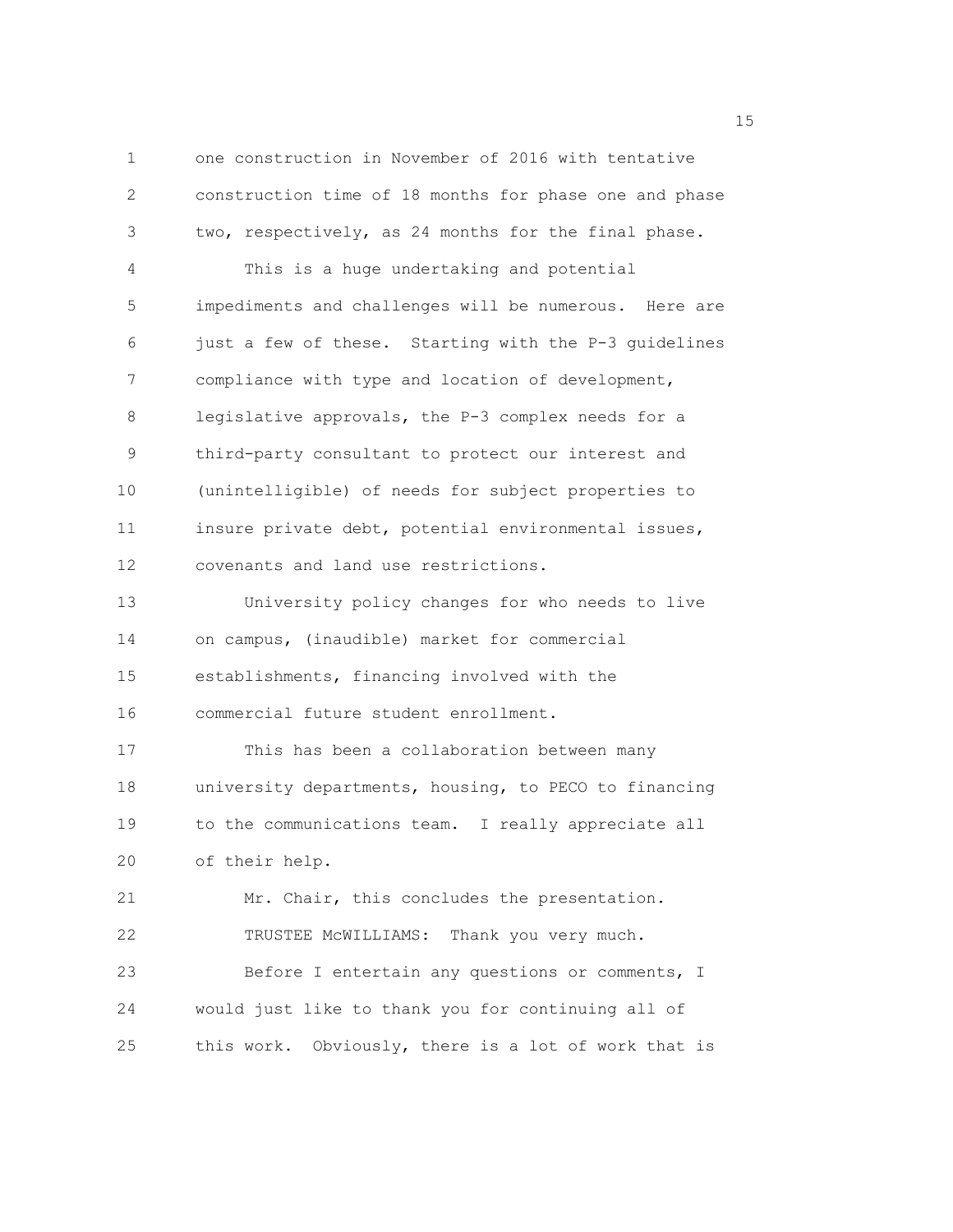1 going into it and it requires a lot of collaboration. 2 I think at the last meeting, I asked how the President 3 felt about it, and you said you had her nod, so 4 otherwise, I guess we could've ended the Committee 5 right then.

6 But I think it's a great thing to try. 7 Obviously, there's a lot of distance between work on 8 this complexity on paper and on the ground. So 9 there's obviously a lot to be done, as you have 10 outlined, to bring us to fruition, but I commend the 11 effort and would entertain any comments that would be 12 directed toward you or anyone else who is involved in 13 this.

14 I met from several people from your team, such as 15 VP Miller, VP Cassidy, and the others, so I know it's 16 a collaborative effort for what you've done to this 17 point. And I also commend you for pointing this to us 18 at that time so we can be aware of what's going on, 19 and hopefully will keep us updated. It sounds like 20 you're going to take us to 2020 to finish all of this 21 up, so that's a lot of updates, but hopefully you will 22 keep us included.

23 MR. KAPILESHWARI: Most certainly. 24 TRUSTEE SHANNON: So thank you for the 25 comprehensive presentation. I just wanted to ask a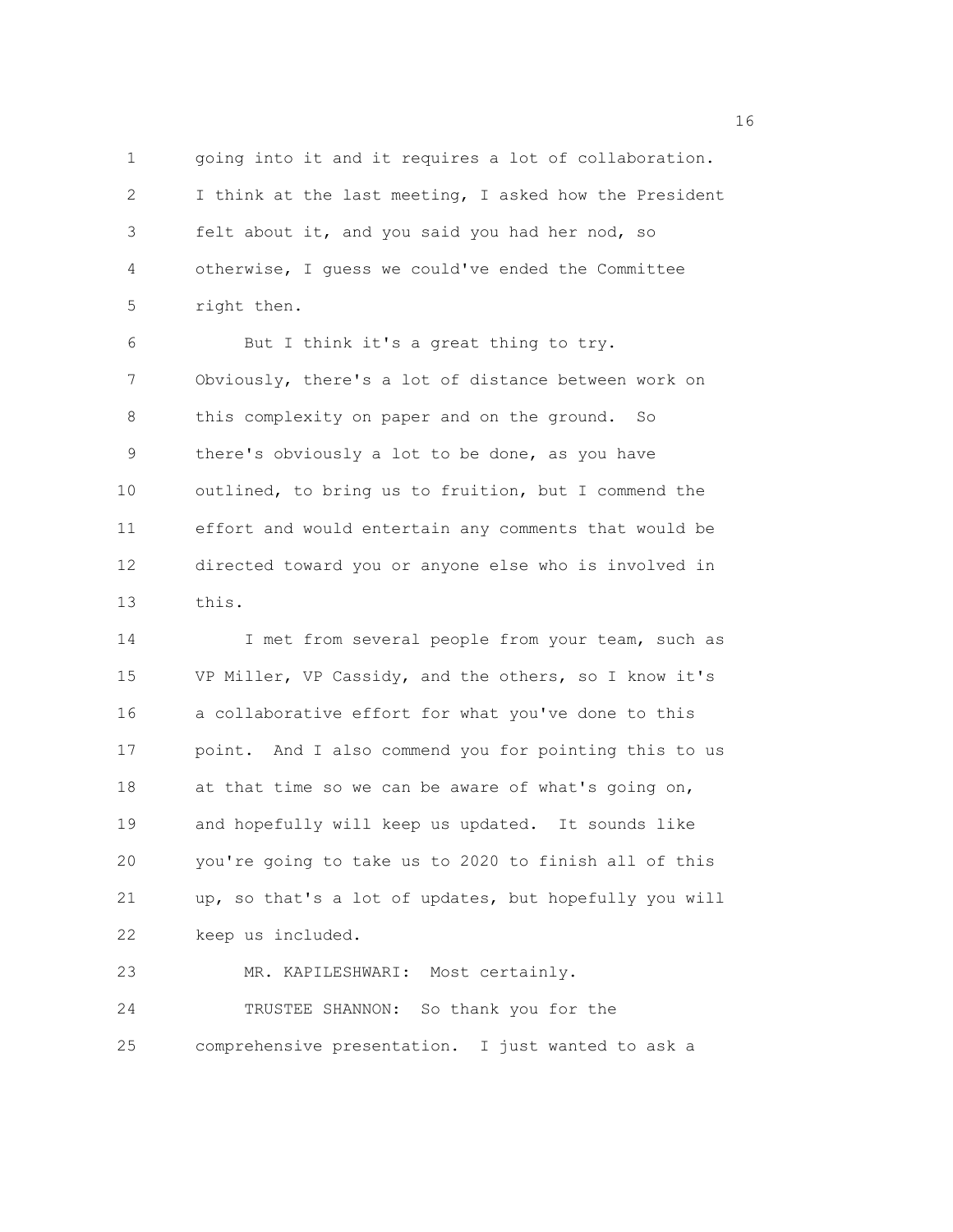1 few questions.

| 2           | One is, other than the proposal, reinvigorating,       |
|-------------|--------------------------------------------------------|
| 3           | modernizing residential space, what other enhancements |
| 4           | are consistent with our desire to become a 21st        |
| 5           | century living and learning environment? What are      |
| 6           | some of those other enhancements?                      |
| 7           | MR. KAPILESHWARI: Yes, absolutely. So as I             |
| 8           | said, the project is going to be broken down into      |
| $\mathsf 9$ | multiple phases. The first one, of course, will be     |
| 10          | our student services building, the CASS building, so   |
| 11          | that way we can centralize all of the services we      |
| 12          | provide to the students, as well as a residential.     |
| 13          | As you've mentioned, there would be some               |
| 14          | mixed-use spaces, some retail spaces so that the       |
| 15          | students can really reside on campus and have an       |
| 16          | opportunity to get whatever they need right here       |
| 17          | instead of having to leave off campus for that. There  |
| 18          | would be in-house parking, of course, and the last     |
| 19          | phase we are also trying to include the athletic side  |
| 20          | as well.                                               |
| 21          | TRUSTEE SHANNON: So currently, how does our --         |
| 22          | in the fall when we have students coming to campus and |
| 23          | requesting dormitory space or requesting on-campus     |
| 24          | housing or campus-related housing, do we currently     |
| 25          | fall short? And does this plan take into               |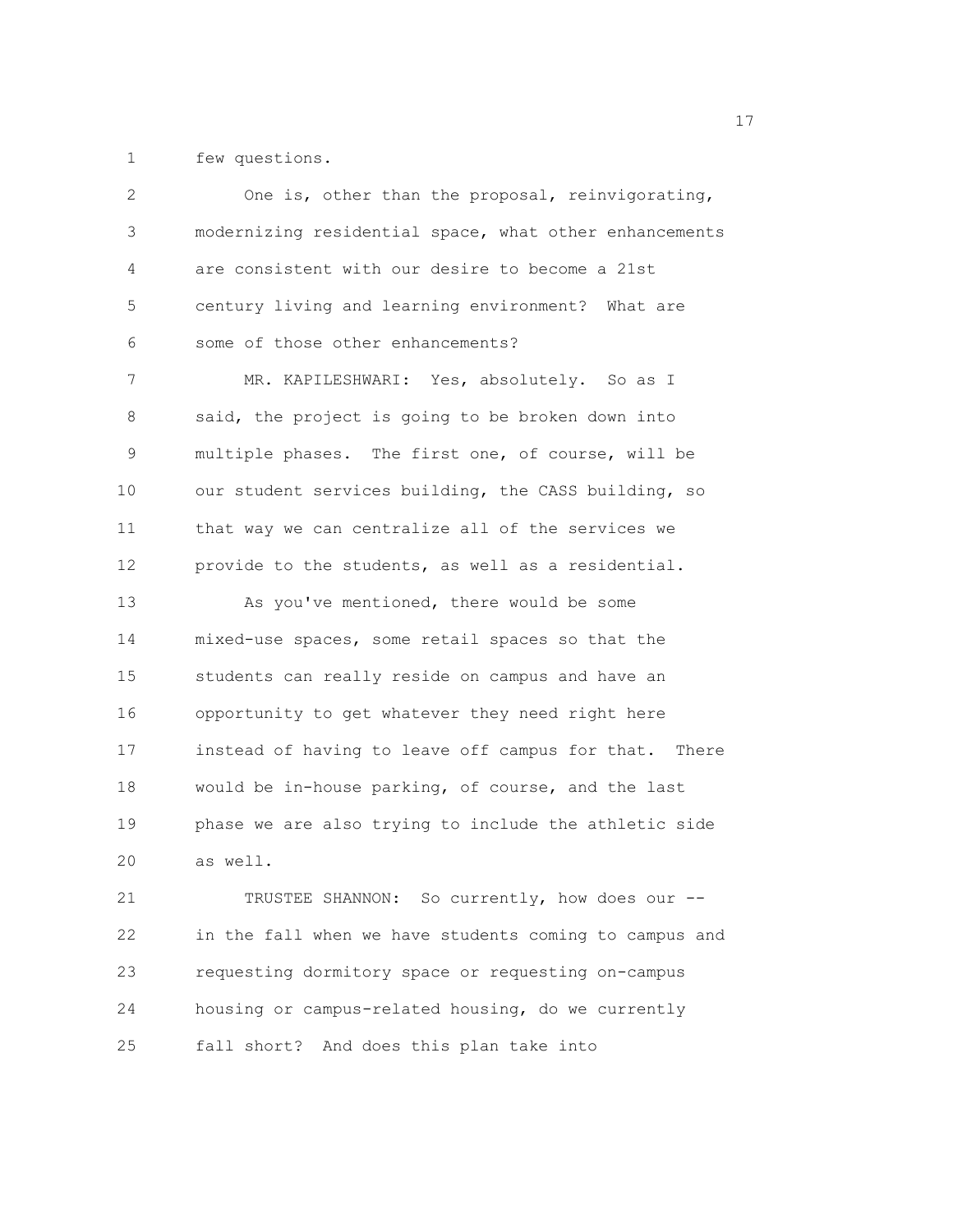1 consideration closing that gap and then creating,

2 finding more students to move on campus? 3 MR. KAPILESHWARI: Yes, certainly. It's 4 basically closing the gap, and also more importantly, 5 improving the quality of space that we have on campus. 6 And I can also see if our housing director wants to 7 that. While he's coming over here, I'm commenting 8 that I would like to highlight that some of the 9 challenges is it would require some of the policy 10 changes. This will mean that we will also require the 11 freshman and sophomore, so two years or -- 12 TRUSTEE SHANNON: Is that a trend? Is that 13 something that actually works? Do we have 14 benchmarking? 15 MR. KAPILESHWARI: It's modified information in 16 US News and World reports are saying that the 17 graduation rates and the retention improves 18 significantly by students living on campus. 19 TRUSTEE SHANNON: But what I'm asking more 20 specifically is, if you put a policy -- and you're 21 saying it would require policy change -- is that a 22 policy change that has been proven to work? 23 UNIDENTIFIED SPEAKER: Yes, ma'am. We changed 24 the policy last year, really. We've had this in place 25 for about six years, but with the enforcement last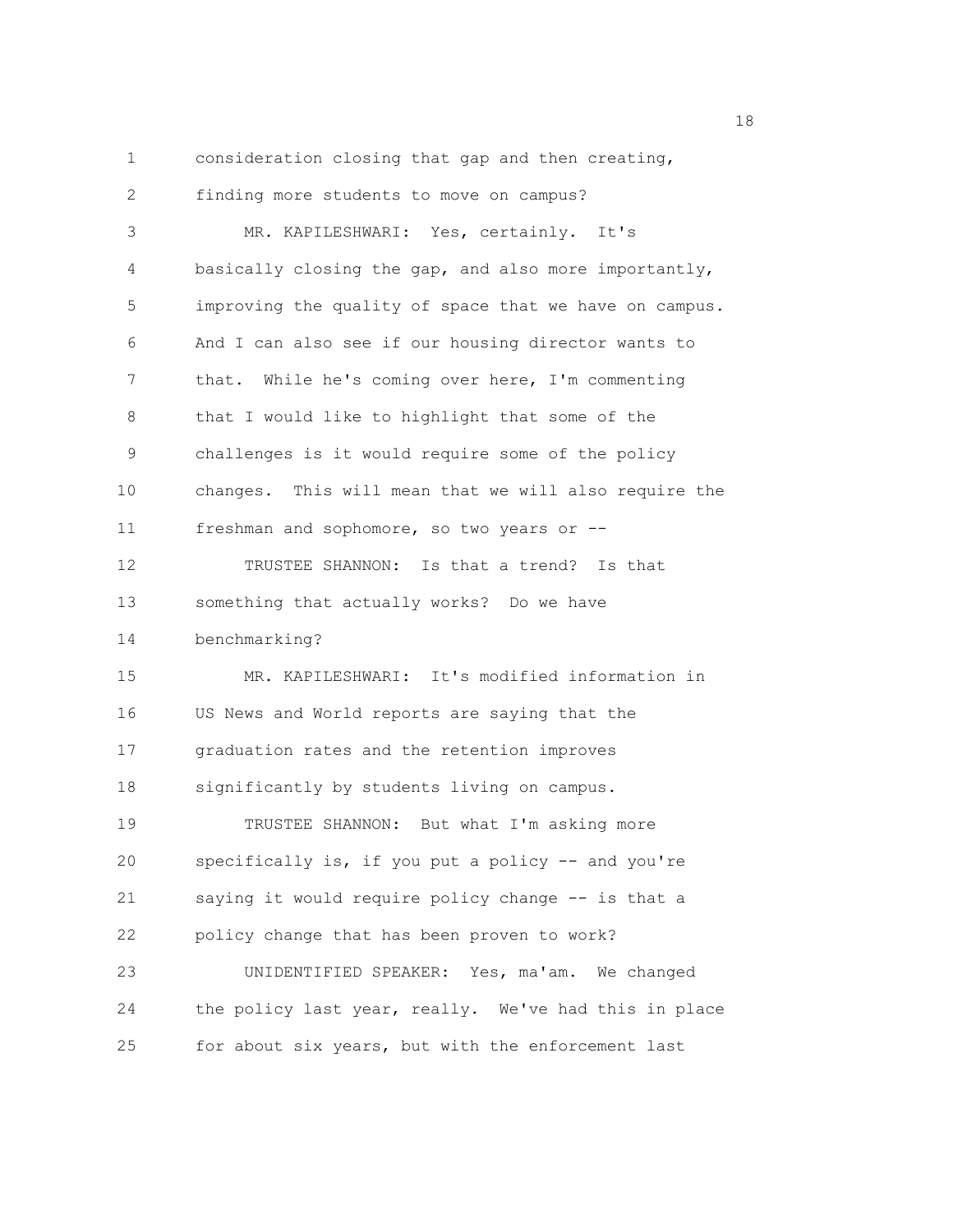1 year, so all freshman that live, whether graduated 2 from high school or in excess of 25 miles of the 3 University had to live on campus for the first year. 4 TRUSTEE SHANNON: What about sophomores, 5 requiring sophomores to live on campus, also? 6 UNIDENTIFIED SPEAKER: Did not require them to 7 live on campus. 8 TRUSTEE SHANNON: But is that what part of the 9 policy change would -- 10 UNIDENTIFIED SPEAKER: Let me restate that. 11 There's a special group: Athletes, students that are 12 in CEDAR ARCH (phonetic) program, and those students 13 that are in access, full scholarships; those students 14 are required to live on campus for two years. 15 TRUSTEE SHANNON: I don't want to beat a dead 16 horse, but if we expect a policy change to be part of 17 the success factor of this plan, I would hope that we 18 research and find out whether or not the impact of 19 that policy change meets our expectations, whether 20 it's even feasible to require sophomores also to live 21 on campus. 22 And just one other question. There was a slide 23 where you showed some numbers and you showed something

24 that translated to me -- and I'm not a numbers person

25 but the net-net was about -- right there -- net cash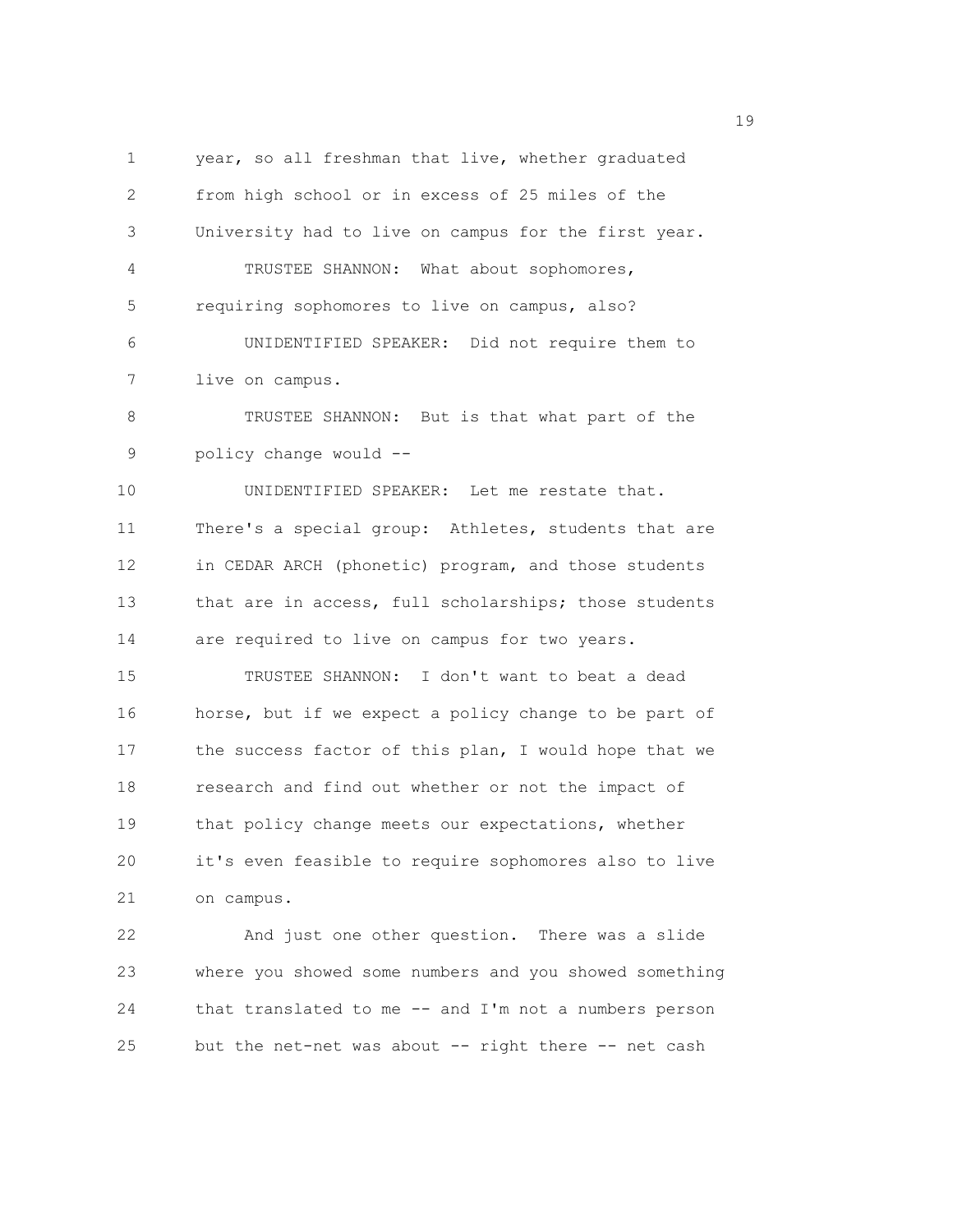1 flow. And so I guess my question would be, is that 2 net cash flow, is that a success -- I mean, that's 3 what the results will be, but is that success in terms 4 of the annual net cash flow, when you're bringing in 5 revenues of 15 million?

6 MR. KAPILESHWARI: I'm going to request VP 7 Miller.

8 VP MILLER: The debt to service ratio required by 9 the BOG is 1.20, so you can see on the slide there 10 there's \$5.6 million in debt service. That service is 11 -- 1400 is for housing, 50,000 square feet of 12 commercial space, and the stadium, so that cash flow 13 is the bottom line. So yes, the \$16 million of cash 14 flow will be a success because that will -- all of the 15 debt service and operating expense (inaudible) 16 expenditures from -- which is another requirement of 17 BOG that we be self-sufficient. All of the debt 18 service and operating costs must come from the cash 19 flow project.

20 TRUSTEE WHITE: So it turns out to be seven-21 and-a-half, seven-and-a-half percent return. And so 22 the issue is, quite frankly, whether that is a 23 sufficient number for a private participant to want to 24 pay. But I want, there's another section I'm here 25 where you mentioned both historic tax credits and new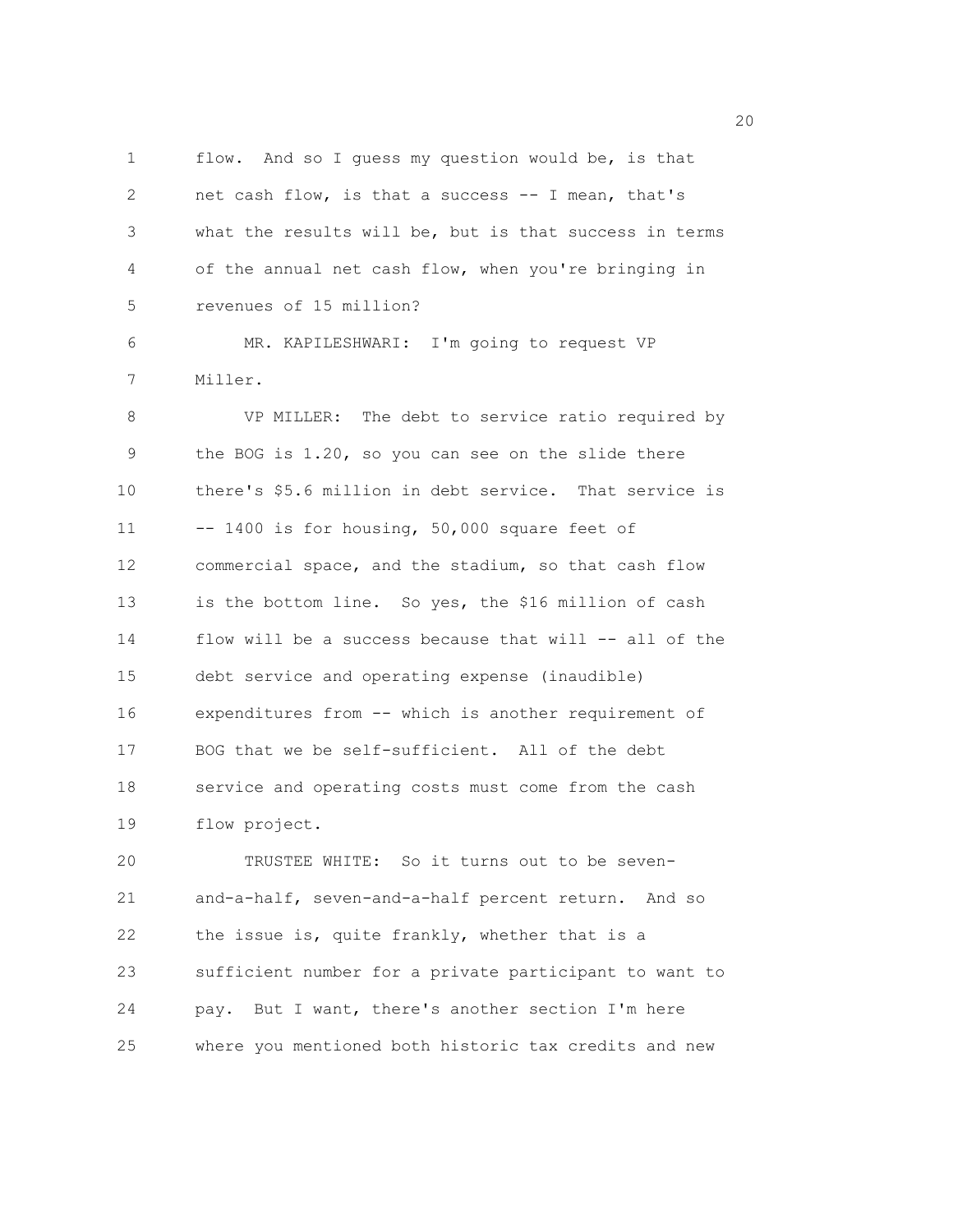1 market tax credits. So I'm wondering, are those 2 currently in place for the land that we're talking 3 about or do we have to go out and make an application? 4 VP MILLER: We would have to make an application 5 for both historic credits and new market tax credits. 6 Again, this is a conceptual phase so the private 7 developer would have an obligation to pursue those 8 funding, but these are just types of funding that 9 probably is available for historical tax credits 10 because this is an historic district and it is 11 eligible for new market credits. 12 TRUSTEE WHITE: And then the key is that -- so 13 those are -- there's no assumptions made about those 14 things in these numbers. 15 VP MILLER: There are assumptions made in the 16 operating numbers, but there are in assumptions in the 17 development performance. 18 TRUSTEE WHITE: Yes. And then, sort of 19 finally -- first, let me back up and say, I'm a big 20 fan of these sorts of activities and have seen a 21 number of them work out quite well, so we'll research 22 all of them. But it would also be, I think, sort of 23 helpful in the completion of what we're thinking 24 about, so obviously there are some facilities that 25 currently have with beds that we don't consider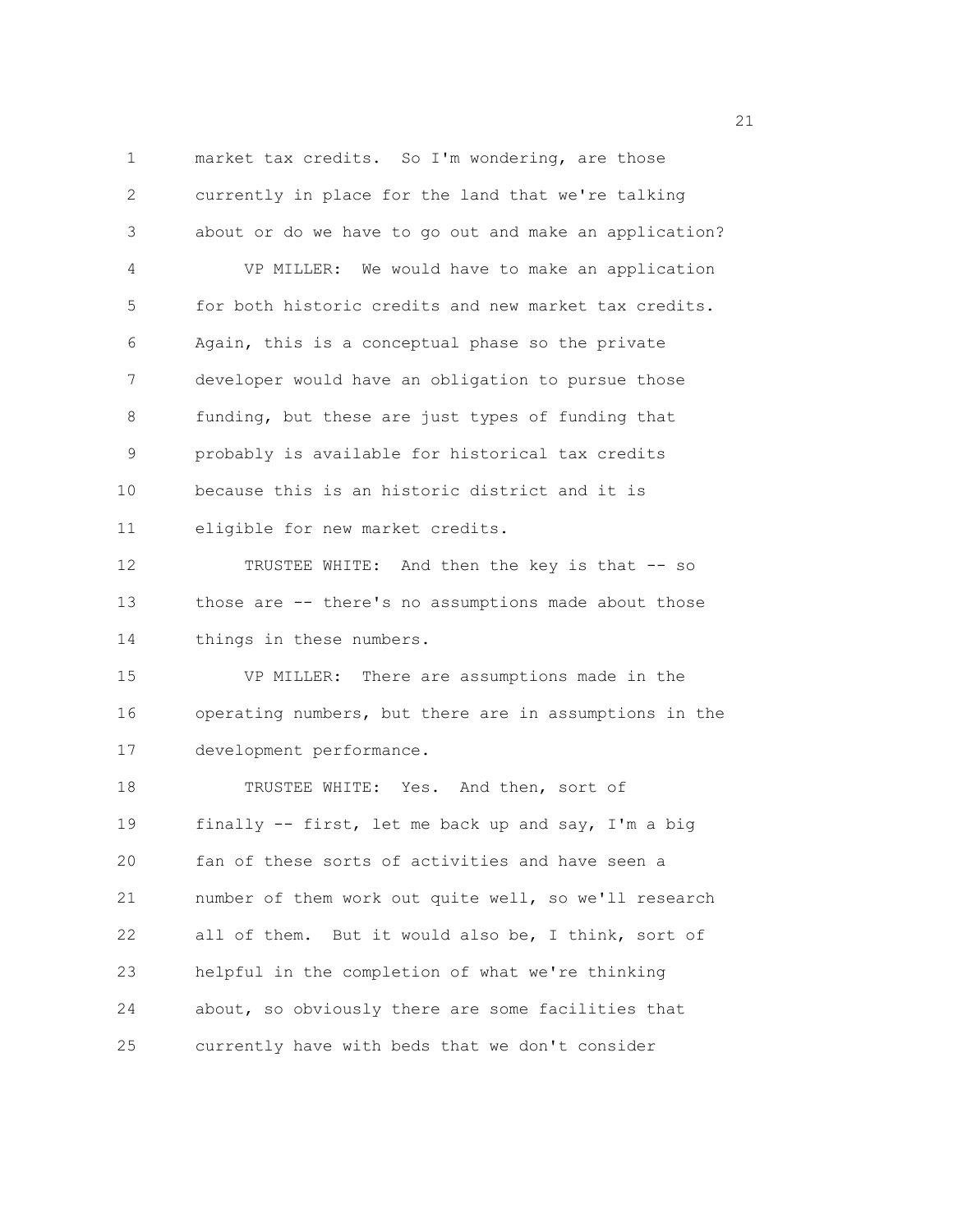1 marketable. So if you could sort of just come back 2 and also tell us what the plan will be to deal with 3 those buildings as well; that would I think make this 4 a complete presentation. 5 Thank you. 6 TRUSTEE McWILLIAMS: Thank you. 7 MR. KAPILESHWARI: Absolutely. That's a very -- 8 TRUSTEE MCWILLIAMS: Just a minute. 9 TRUSTEE LAWSON: Just a comment. One, you know, 10 clearly this is a positive, but one thing I just want 11 to make sure we consider, and that's dining facilities 12 for the students, because we've got the situation now 13 with 800 beds and the cafeteria being very, very 14 close. If we put 1400 beds or so up back on the 15 center of campus, now you've created another gap for 16 students will have to go from -- we usually refer to 17 it up on The Hill -- down to the new cafeteria. 18 Then you also have a situation of all of the 19 students or potential students in the Palmetto Street 20 complex that may or may not be on the meal plan, but 21 if they are, they still have quite a commute to come 22 up The Hill two or three times a day for their meal. 23 So as we're looking at this, I think it's a great idea 24 to revitalize that part of campus with housing, but I 25 think we should look at some form of accommodations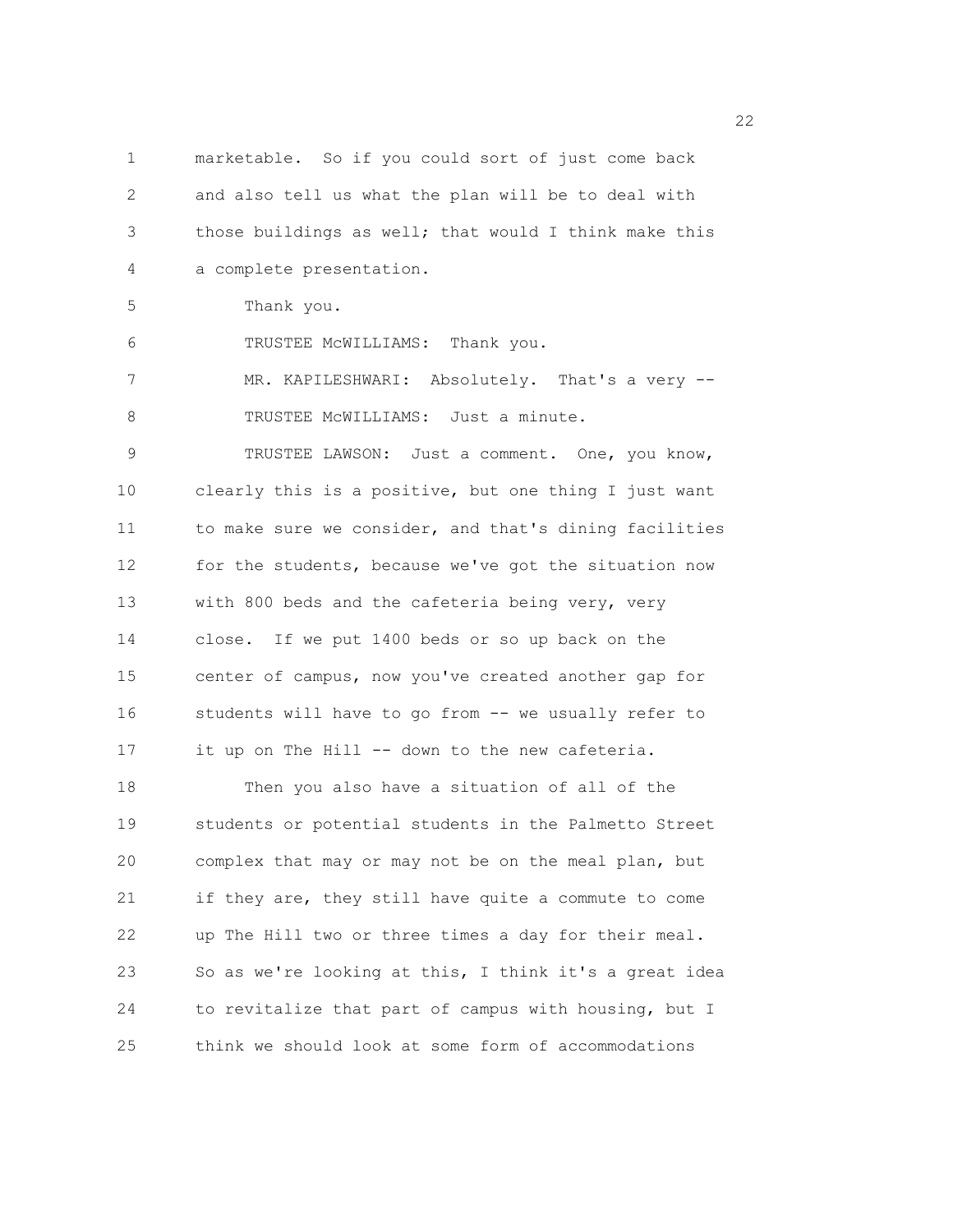1 for those students so they don't have such a commute 2 for their meals, particularly in the summer. It's a 3 long, hot commute, whether it be from Palmetto Street 4 or the center campus back down to 800 beds for the 5 main cafeteria. 6 MR. KAPILESHWARI: Understood. And we can 7 incorporate that and also the housing facility when we 8 (inaudible.) 9 TRUSTEE McWILLIAMS: Okay, thank you. 10 TRUSTEE MOORE: Mr. Chair? 11 TRUSTEE McWILLIAMS: Yes, Trustee Moore. 12 TRUSTEE MOORE: I would like to offer comments. 13 It appears -- and I probably echo what's already been 14 said -- but there are assumptions built in, and the 15 ones that caught my attention regarding potential 16 impediments are, from my perception, actual action 17 items. They are need-to-change policies regarding who 18 must reside on campus; again, that's a research piece 19 we need to better understand, because certainly we 20 don't want to deter students who may be interested in 21 this University and have a two-year requirement that 22 you live on campus. 23 The other is, the need to develop a clear path 24 for future student enrollment. That's a question that

25 raises to the forefront because we need to know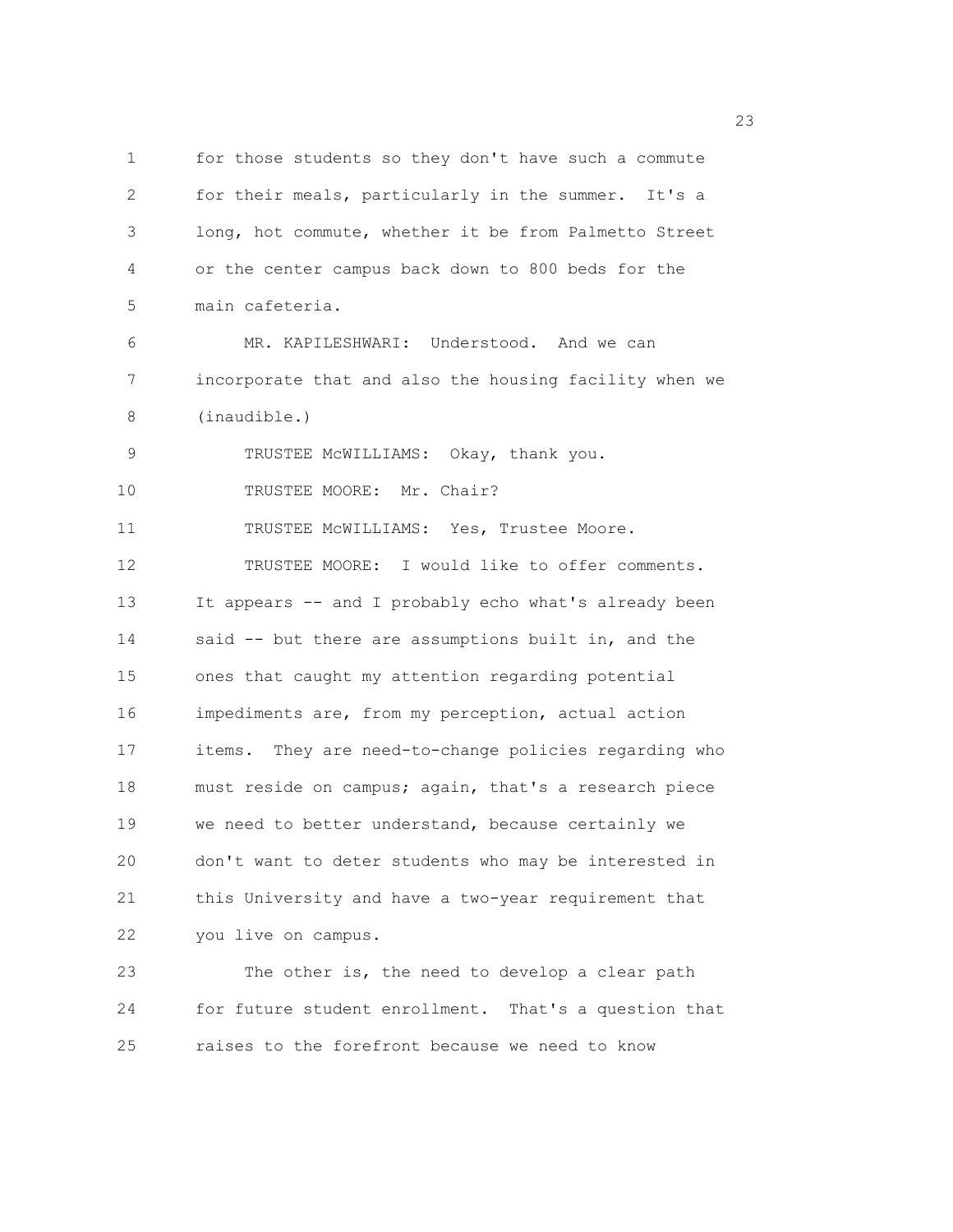1 whether we're on an upward trend for an increase in 2 numbers. And then lastly, from a business 3 perspective, with the commercial space, ascertaining 4 whether there is a market for it. 5 So I would anticipate since these are actionable 6 that with the timeline, it looks like it's coming back 7 before us, at least proposing January, February, that 8 those items are in that information would have been 9 packaged and chaired so that we can digest it. 10 MR. KAPILESHWARI: Absolutely, and it would give 11 us enough time to get the department on board and get 12 understanding from them more details. 13 TRUSTEE MOORE: Thank you. 14 TRUSTEE McWILLIAMS: The only other item that I 15 had a question about was the stadium complex, which 16 you say would require some legislative approval. Do 17 you have some plan in place to try and get that 18 legislative approval? 19 MR. KAPILESHWARI: Yes. We will work on that as 20 well. Right now, the current draft guidelines do not 21 allow athletic facilities (inaudible) and seeing what 22 possibilities there are. 23 TRUSTEE McWILLIAMS: I didn't quite get that. 24 MR. KAPILESHWARI: Yeah. We've talked to the 25 Board of Governors and the draft do not allow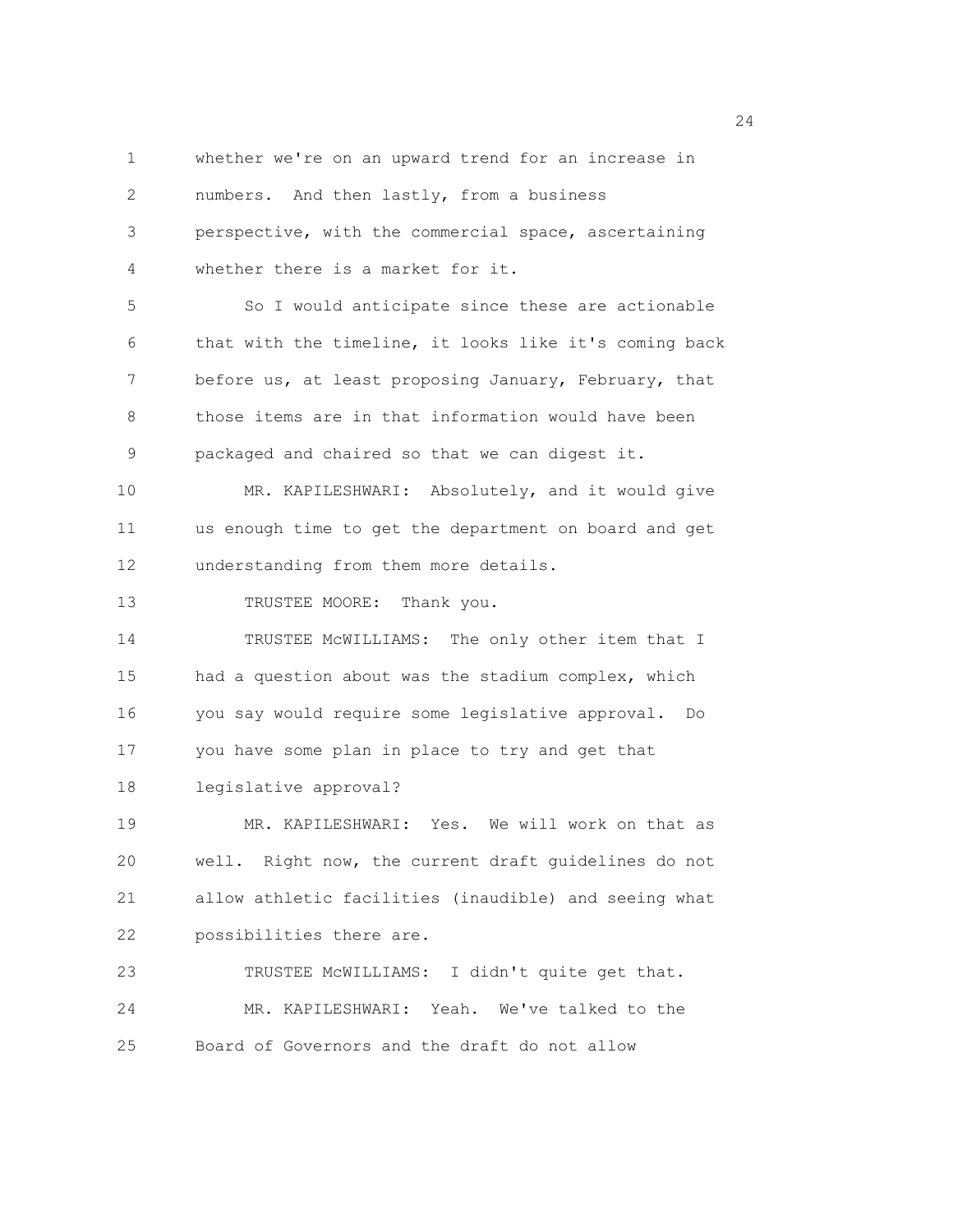1 athletics facilities, but they are draft guidelines. 2 So we will be talking after this Committee Meeting and 3 will be of course sharing with the Board of Governors 4 our plans and getting input as well as to how we can 5 make this happen and what are the next best steps. 6 TRUSTEE McWILLIAMS: But the legislative 7 approval, how do you plan to go about that? 8 VP CASSIDY: If I can back up for just one minute 9 and I'll get to your specific question. But what we 10 view this is and amiss by saying, so this is 11 essentially a feasibility study done internally with 12 some guidance about what could a project look like and 13 is it feasible enough from the numbers that we've been 14 able to sort of put together to send it out, to have 15 an invitation to potential partners who would own such 16 a project to bid on it. 17 And so, most of the questions you're asking are 18 extremely important and would be answered, I believe, 19 in the process of the responses we get from 20 potentially P-3 partners. And frankly, to a certain 21 extent, I would expect the question about legislative 22 approval to be a joint venture between that partner 23 who theoretically would have some political 24 capabilities and members of the Board and others who

25 have other political ties and capabilities of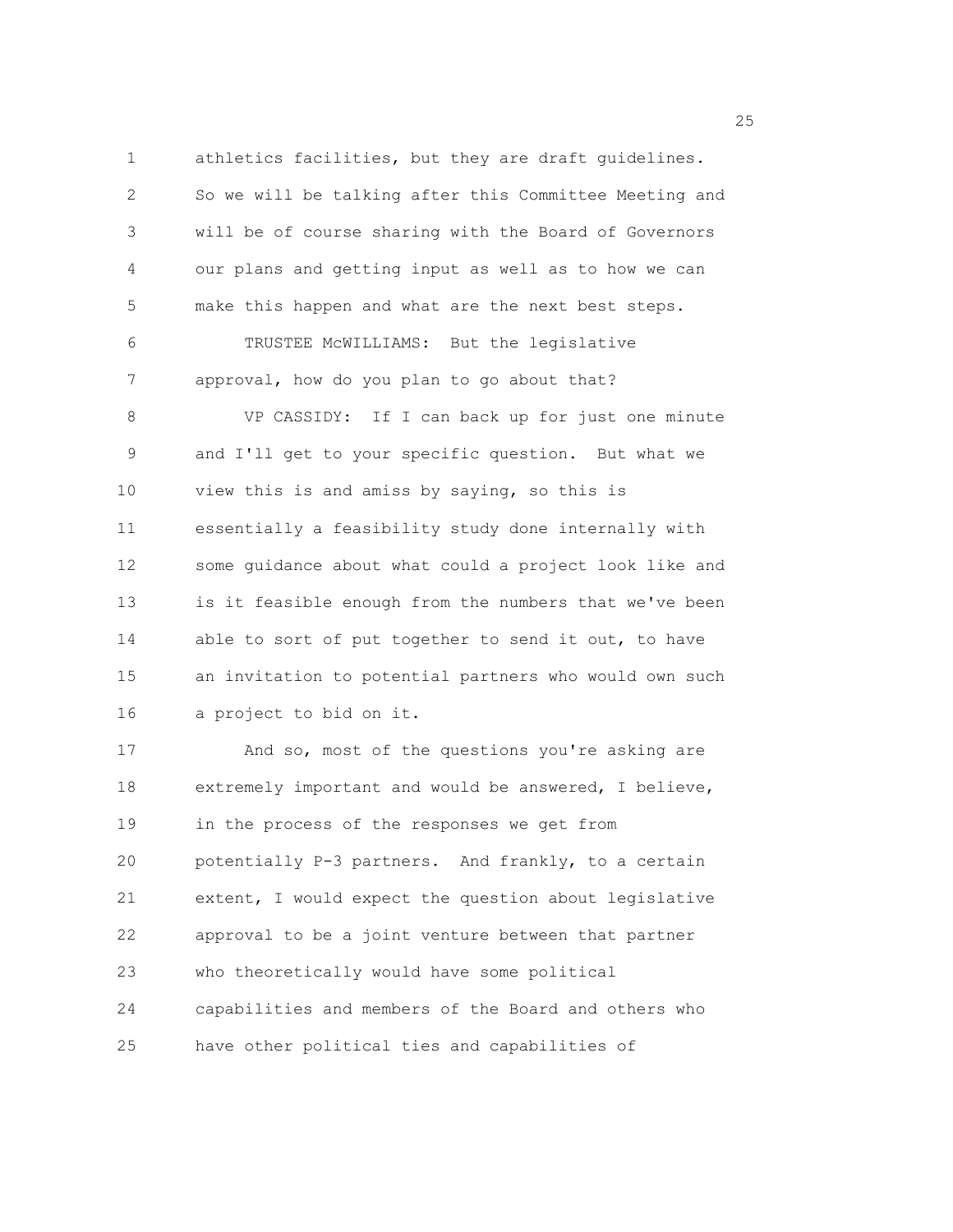1 persuasion.

| 2           | And so, I think from our perspective this is a         |
|-------------|--------------------------------------------------------|
| 3           | feasibility study. We think "based on the numbers      |
| 4           | it's not feasible." The next step is to send out a     |
| 5           | invitation and negotiation and see who is interested   |
| 6           | in it, see what kind of criteria they would have. I    |
| 7           | think a real important question would be what are      |
| 8           | their capabilities as it relates to both getting tax   |
| $\mathsf 9$ | credits or securing those or having influence to move  |
| 10          | those issues forward, and legislative actions.         |
| 11          | So it's really the beginning phases of, yeah,          |
| 12          | this looks like it could be possible; "let's see who   |
| 13          | is interested in it and what their capabilities are    |
| 14          | and what they believe would be the best way to do it," |
| 15          | and I think that also answers to a certain extent the  |
| 16          | question about dining, because it would surprise me if |
| 17          | some of the commercial space that is proposed isn't    |
| 18          | things like fast food or Chic Filet -- although we     |
| 19          | already have one -- so other kinds of eating           |
| 20          | establishments in that area apart from whether there   |
| 21          | would be another dining hall itself.                   |
| 22          | And so again, this is really, I hate to keep           |
| 23          | using the word, but feasibility, and what we need to   |
| 24          | do is get people who have expert at this to tell us    |
| 25          | from their perspective under what circumstances would  |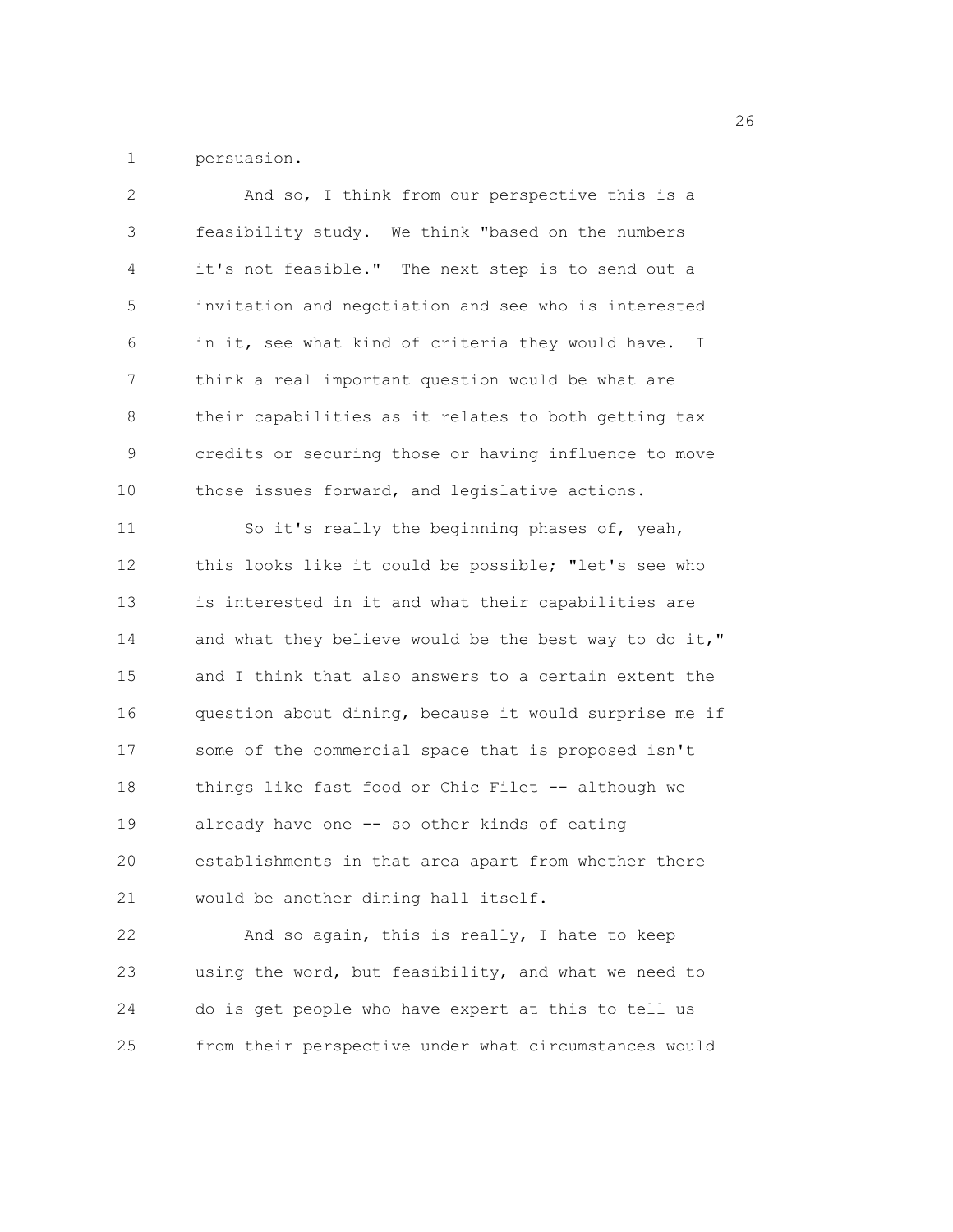1 it be feasible and what do they think, with guidance 2 clearly from the Board, as to what they think the 3 project could look like at a detail level, what it 4 would cost, and what the return would be.

5 The other thing that's in all of this is it's 6 clear the Board of Governors' guidelines are going to 7 be one of the clear guidelines that it's going to be 8 in there is that all of these projects ultimately have 9 to become property of the state; therefore, the 10 University. And so, there's going to be a timeline of 11 how long is the developer on the project and if he 12 will get the return on investment and how long until 13 the project and its properties transfer to the 14 ownership of the state.

15 So there's lots of phases to this, but from our 16 perspective, this is how it starts: Is it even 17 possible. And the next step is to put out an 18 invitation for negotiation to see is it something 19 that's interesting to those who could perhaps do it 20 and help finance it.

21 And so that's really where we are, and these are 22 questions, and we'll get to them all but I think 23 that's the process.

24 TRUSTEE McWILLIAMS: Thank you very much. Are 25 there any other questions or comments?

<u>27</u>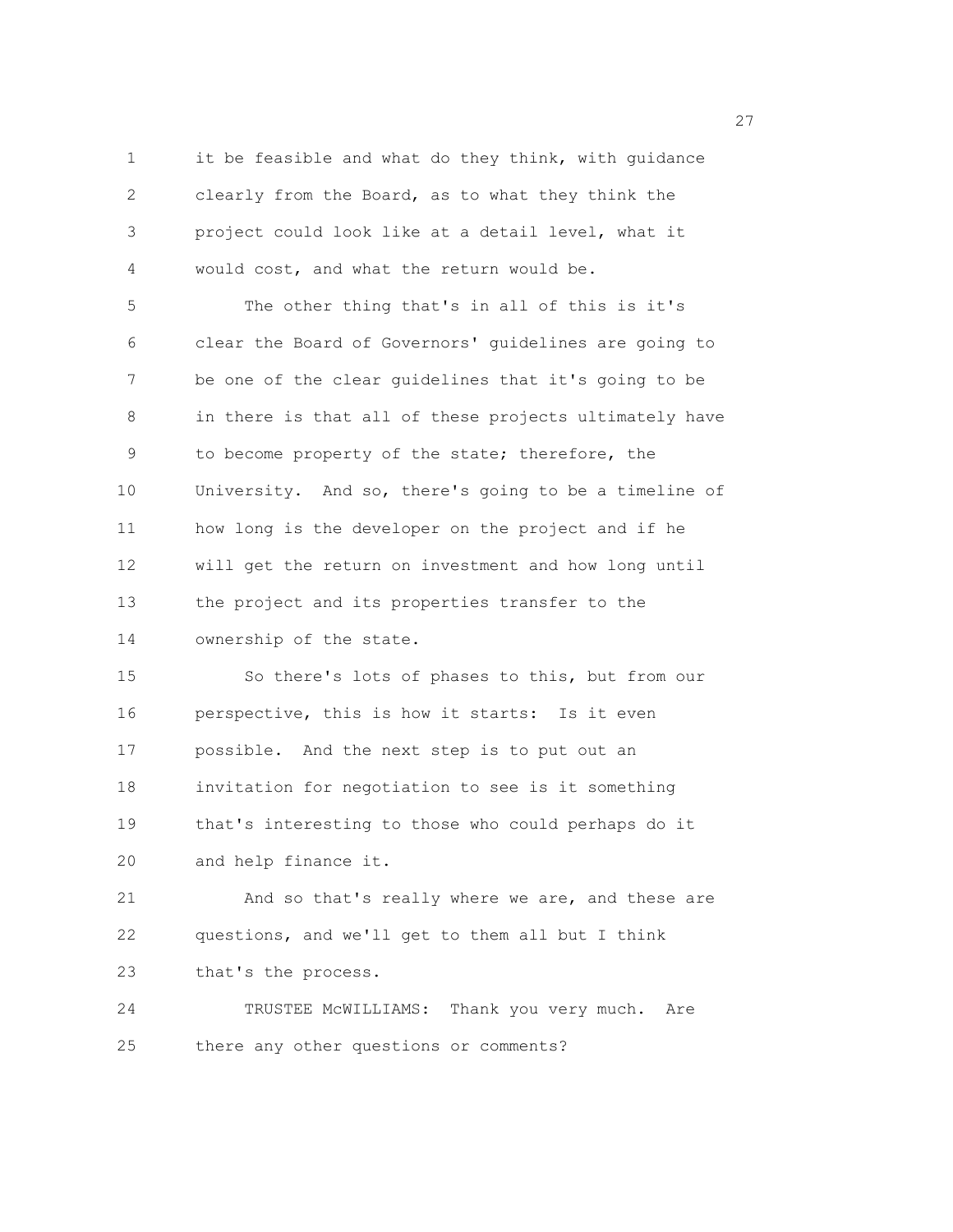1 TRUSTEE BOYCE: I have a question. So on the 2 project financing page and breaks it out to PECO, tax 3 credits, et cetera; is there a goal with respect to 4 the monetary number of each of those? 5 For example, of the 235 million that you think 6 this will cost, how much do you think will be private; 7 how much do you think will be PECO? 8 MR. KAPILESHWARI: Right now we had PECO for 36 9 phase one, but the remaining was the private 10 financing. PECO was only 36. 11 TRUSTEE BOYCE: So you're saying \$200 million is 12 private financing? 13 MR. KAPILESHWARI: Discounting tax credit of 19 14 million, new market tax credit -- again, these are -- 15 34, conventional debt of 128 million; developer fee of 16 19 and PECO of 36, and all of that adds up to 238. 17 And I have the project summary I can pass you a copy 18 of. 19 TRUSTEE McWILLIAMS: Trustee Boyce, did that 20 answer your question? You look like you still have 21 some questions? 22 TRUSTEE BOYCE: I'm all right. 23 TRUSTEE McWILLIAMS: Any other questions or 24 comments? This obviously is a work in progress but 25 it's a good start, and just keep us up-to-date,

28 and 28 and 28 and 28 and 28 and 28 and 28 and 28 and 28 and 28 and 28 and 28 and 28 and 28 and 28 and 28 and 28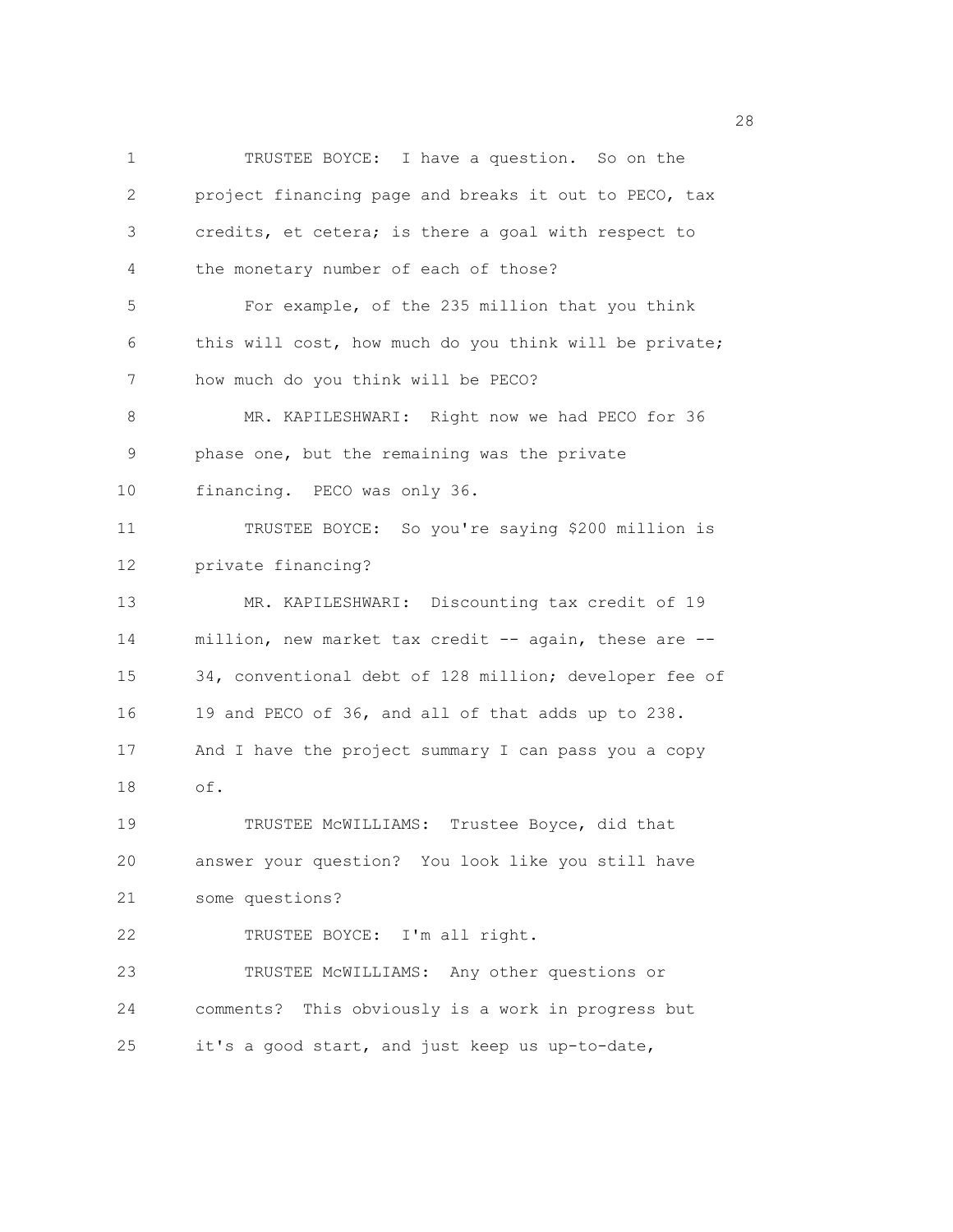1 because you see, coming to the Board broadens your 2 scope. A lot of these questions are things you might 3 not have thought about but you will now think about. 4 So if there are no other questions or comments, 5 this Committee meeting is adjourned. 6 (Facilities Planning Committee concluded.)